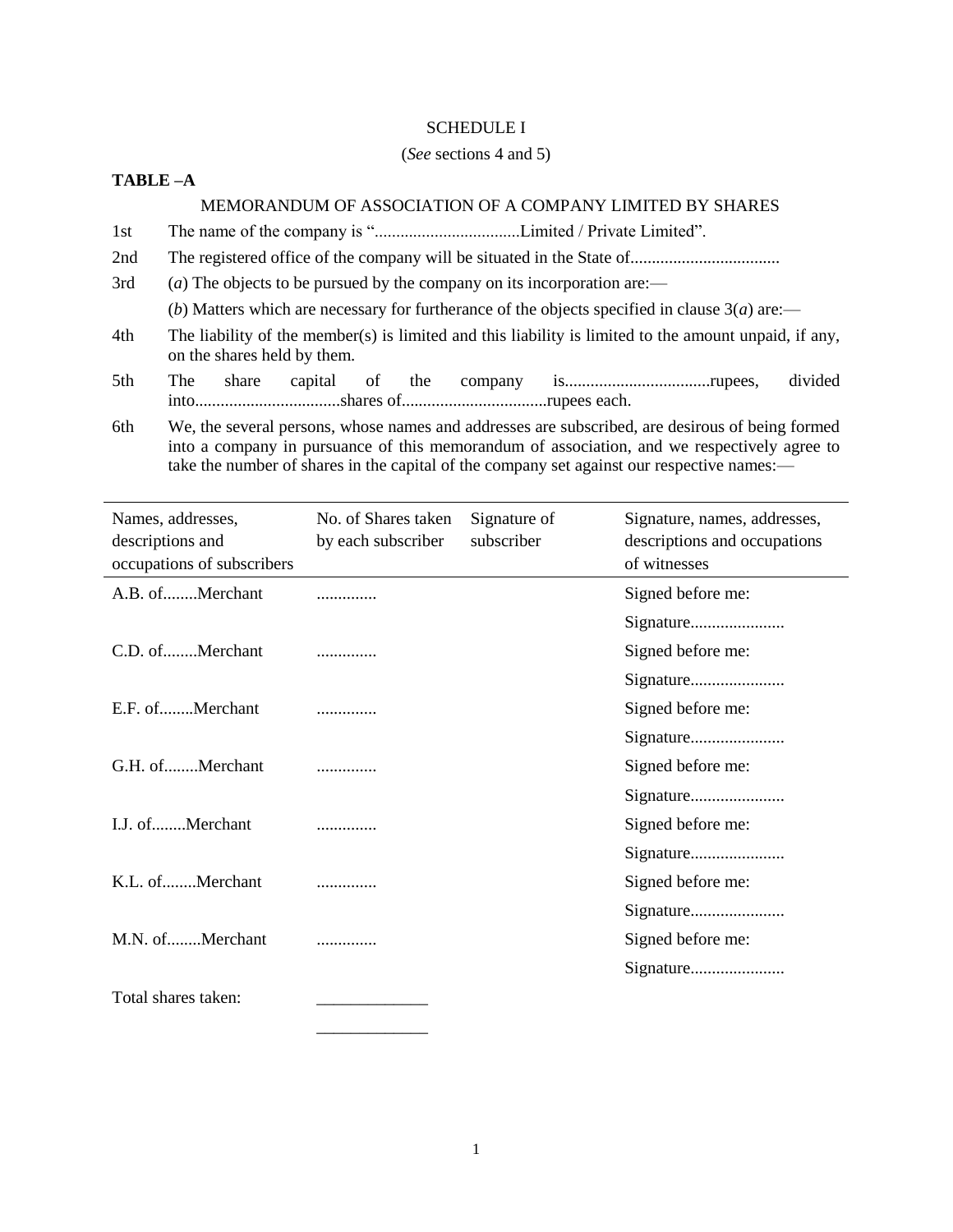7th I, whose name and address is given below, am desirous of forming a company in pursuance of this memorandum of association and agree to take all the shares in the capital of the company (Applicable in case of one person company):—

| Name, address, description | Signature of subscriber | Signature, name, address, description |
|----------------------------|-------------------------|---------------------------------------|
| and occupation of          |                         | and occupation of witness             |
| subscriber                 |                         |                                       |
| A.B. Merchant              |                         | Signed before me:                     |
|                            |                         |                                       |

8th Shri/Smt.................., son/daughter of ......................., resident of............ aged............ years shall be the nominee in the event of death of the sole member (Applicable in case of one person company)

Dated........................................ the day of ..........................

# **TABLE –B**

# MEMORANDUM OF ASSOCIATION OF A COMPANY LIMITED BY GUARANTEE AND NOT HAVING A SHARE CAPITAL

- 1st The name of the company is "..................................Limited/Private Limited".
- 2nd The registered office of the company will be situated in the State of..................................
- 3rd (*a*) The objects to be pursued by the company on its incorporation are:—

(*b*) Matters which are necessary for furtherance of the objects specified in clause  $3(a)$  are:—

- 4th The liability of the member(s) is limited.
- 5th Every member of the company undertakes to contribute:

(*i*) to the assets of the company in the event of its being wound up while he is a member, or within one year after he ceases to be a member, for payment of the debts and liabilities of the company or of such debts and liabilities as may have been contracted before he ceases to be a member; and

(*ii*) to the costs, charges and expenses of winding up (and for the adjustment of the rights of the contributories among themselves),

such amount as may be required, not exceeding..................................rupees.

6th We, the several persons, whose names and addresses are subscribed, are desirous of being formed into a company in pursuance of this memorandum of association.

| Names, addresses, descriptions<br>and occupations of subscribers | Signature of subscriber | Signature, names, addresses,<br>descriptions and occupations of<br>witnesses |
|------------------------------------------------------------------|-------------------------|------------------------------------------------------------------------------|
| A.B. ofMerchant                                                  |                         | Signed before me:                                                            |
|                                                                  |                         |                                                                              |
| C.D. ofMerchant                                                  |                         | Signed before me:                                                            |
|                                                                  |                         |                                                                              |
| E.F. ofMerchant                                                  |                         | Signed before me:                                                            |
|                                                                  |                         | Signature                                                                    |
| G.H. ofMerchant                                                  |                         | Signed before me:                                                            |
|                                                                  |                         |                                                                              |
| L.J. ofMerchant                                                  |                         | Signed before me:                                                            |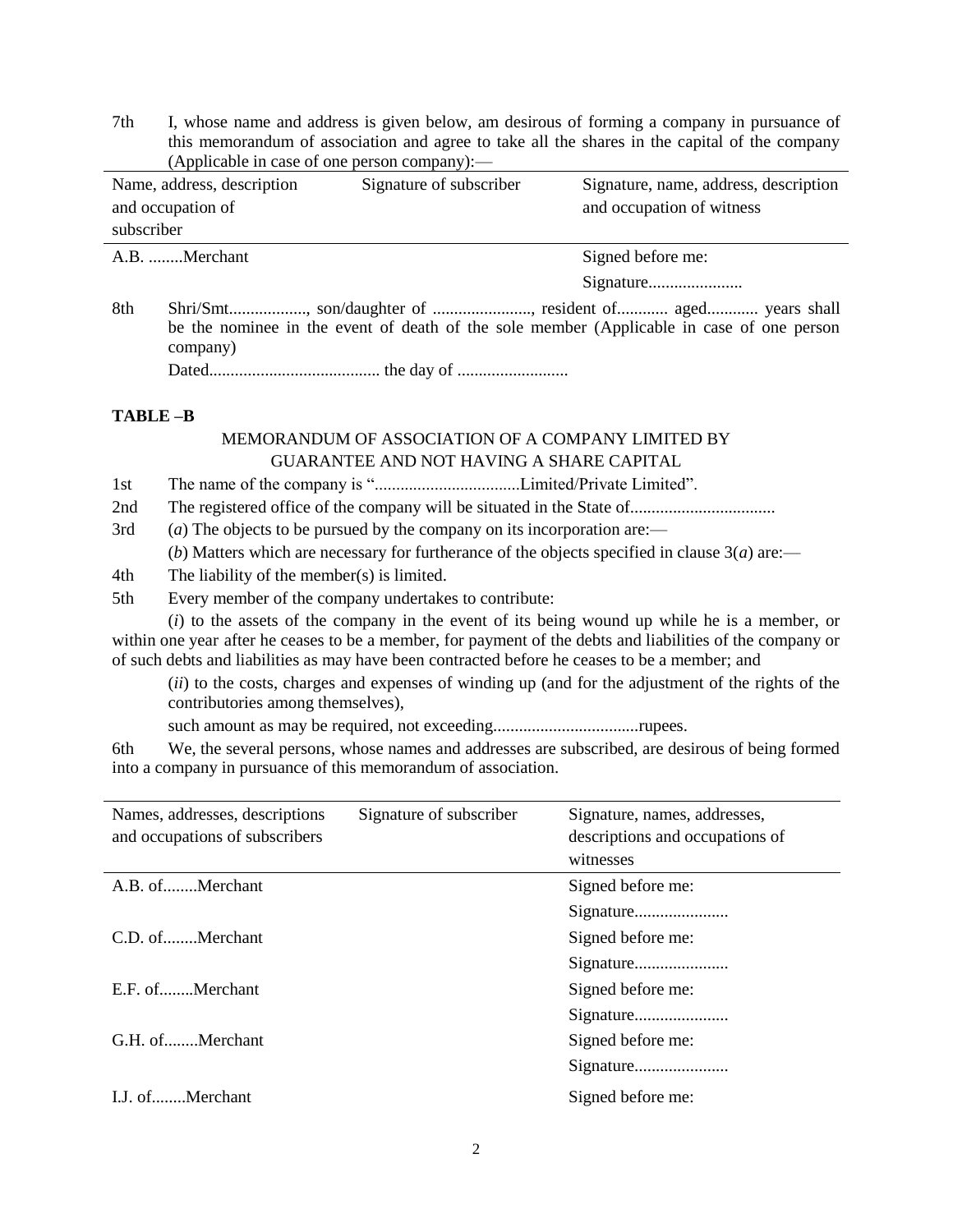| K.L. ofMerchant | Signed before me: |
|-----------------|-------------------|
|                 |                   |
| M.N. ofMerchant | Signed before me: |
|                 |                   |
|                 |                   |

7th I, whose name and address is given below, am desirous of forming a company in pursuance of this memorandum of association (Applicable in case of one person company):—

Signature......................

| Name, address, description<br>and occupation of subscriber | Signature of subscriber | Signature, name, address, description<br>and occupation of witness |
|------------------------------------------------------------|-------------------------|--------------------------------------------------------------------|
| A.B. Merchant                                              |                         | Signed before me:                                                  |
|                                                            |                         |                                                                    |

8th Shri/Smt............., son/daughter of .................., resident of............ aged............ years shall be the nominee in the event of death of the sole member (Applicable in case of one person company)

Dated............................ the day of ..............................

# **TABLE -C**

# MEMORANDUM OF ASSOCIATION OF A COMPANY LIMITED BY

# GUARANTEE AND HAVING A SHARE CAPITAL

- 1st The name of the company is "..................................Limited/Private Limited".
- 2nd The registered office of the company will be situated in the State of..................................
- 3rd (*a*) The objects to be pursued by the company on its incorporation are:—

(*b*) Matters which are necessary for furtherance of the objects specified in clause  $3(a)$  are:—

- 4th The liability of the member(s) is limited.
- 5th Every member of the company undertakes to contribute:

(*i*) to the assets of the company in the event of its being wound up while he is a member, or within one year after he ceases to be a member, for payment of the debts and liabilities of the company or of such debts and liabilities as may have been contracted before he ceases to be a member; and

(*ii*) to the costs, charges and expenses of winding up (and for the adjustment of the rights of the contributories among themselves),

such amount as may be required, not exceeding..................................rupees.

- 6th The share capital of the company is..................................rupees, divided into..................................shares of..................................rupees each
- 7th We, the several persons, whose names, addresses are subscribed, are desirous of being formed into a company in pursuance of this memorandum of association and we respectively agree to take the number of shares in the capital of the company set against our respective names:—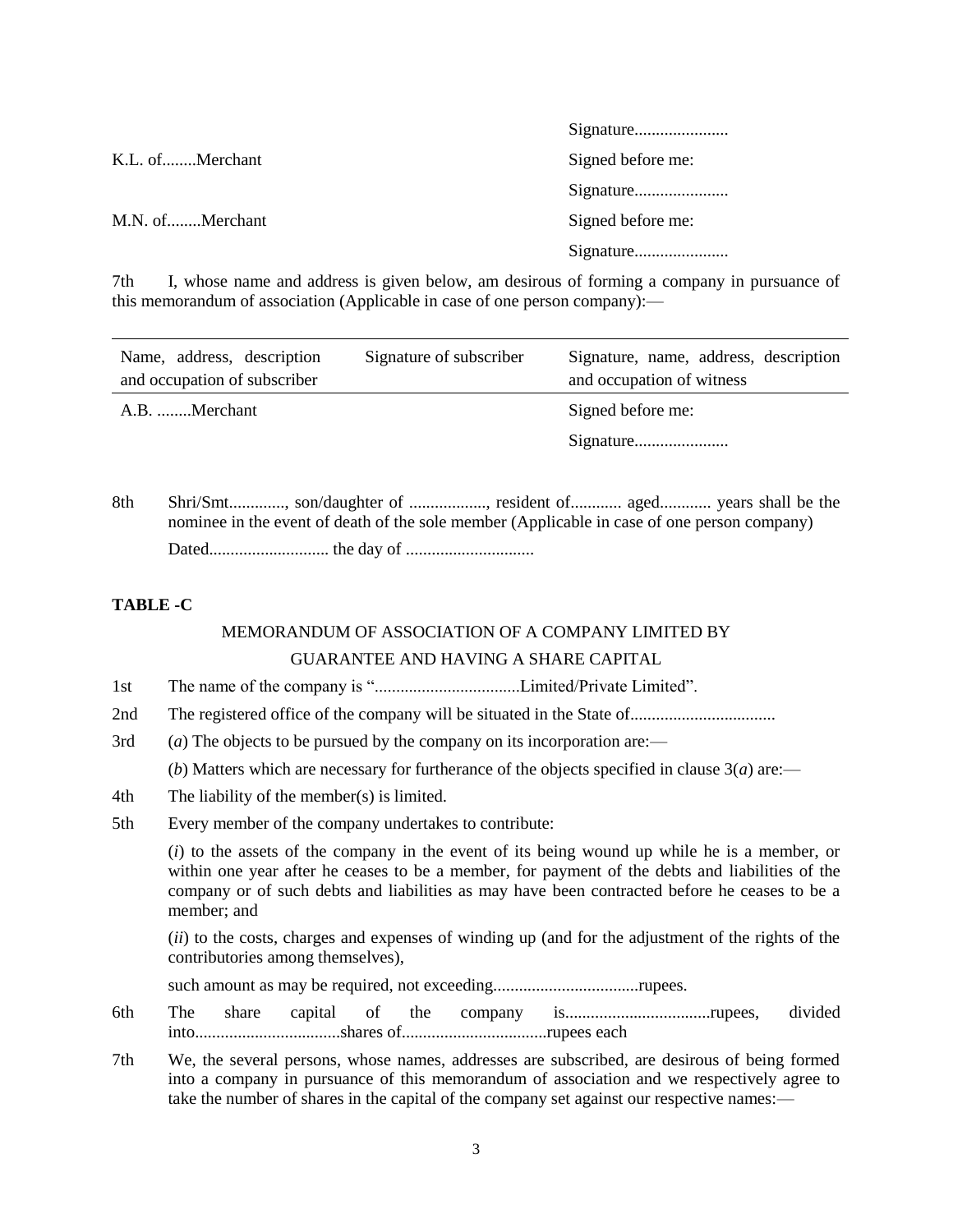| Names, addresses,          | No. of Shares taken | Signature of | Signature, names, addresses, |
|----------------------------|---------------------|--------------|------------------------------|
| descriptions and           | by each subscriber  | subscriber   | descriptions and occupations |
| occupations of subscribers |                     |              | of witnesses                 |
| A.B. ofMerchant            |                     |              | Signed before me:            |
|                            |                     |              | Signature                    |
| C.D. ofMerchant            |                     |              | Signed before me:            |
|                            |                     |              |                              |
| E.F. ofMerchant            |                     |              | Signed before me:            |
|                            |                     |              | Signature                    |
| G.H. ofMerchant            | .                   |              | Signed before me:            |
|                            |                     |              |                              |
| I.J. ofMerchant            | .                   |              | Signed before me:            |
|                            |                     |              | Signature                    |
| K.L. ofMerchant            |                     |              | Signed before me:            |
|                            |                     |              | Signature                    |
| M.N. ofMerchant            | .                   |              | Signed before me:            |
|                            |                     |              | Signature                    |

8th I, whose name and address is given below, am desirous of forming a company in pursuance of this memorandum of association and agree to take all the shares in the capital of the company (Applicable in case of one person company):—

| Name, address, description   | Signature of subscriber | Signature, name, address, description |
|------------------------------|-------------------------|---------------------------------------|
| and occupation of subscriber |                         | and occupation of witness             |
| A.B. of Merchant             |                         | Signed before me:                     |
|                              |                         |                                       |

9th Shri/Smt.............., son/daughter of .................., resident of............ aged............ years shall be the nominee in the event of death of the sole member (Applicable in case of one person company) Dated............................ the day of...........................

# **TABLE -D**

# MEMORANDUM OF ASSOCIATION OF AN UNLIMITED COMPANY AND NOT HAVING SHARE CAPITAL

- 1st The name of the company is "..................................Company".
- 2nd The registered office of the company will be situated in the State of..................................
- 3rd (*a*) The objects to be pursued by the company on its incorporation are:—

(*b*) Matters which are necessary for furtherance of the objects specified in clause  $3(a)$  are:—

- 4th The liability of the member(s) is unlimited.
- 5th We, the several persons, whose names and addresses are subscribed are desirous of being formed into a company in pursuance of this memorandum of association.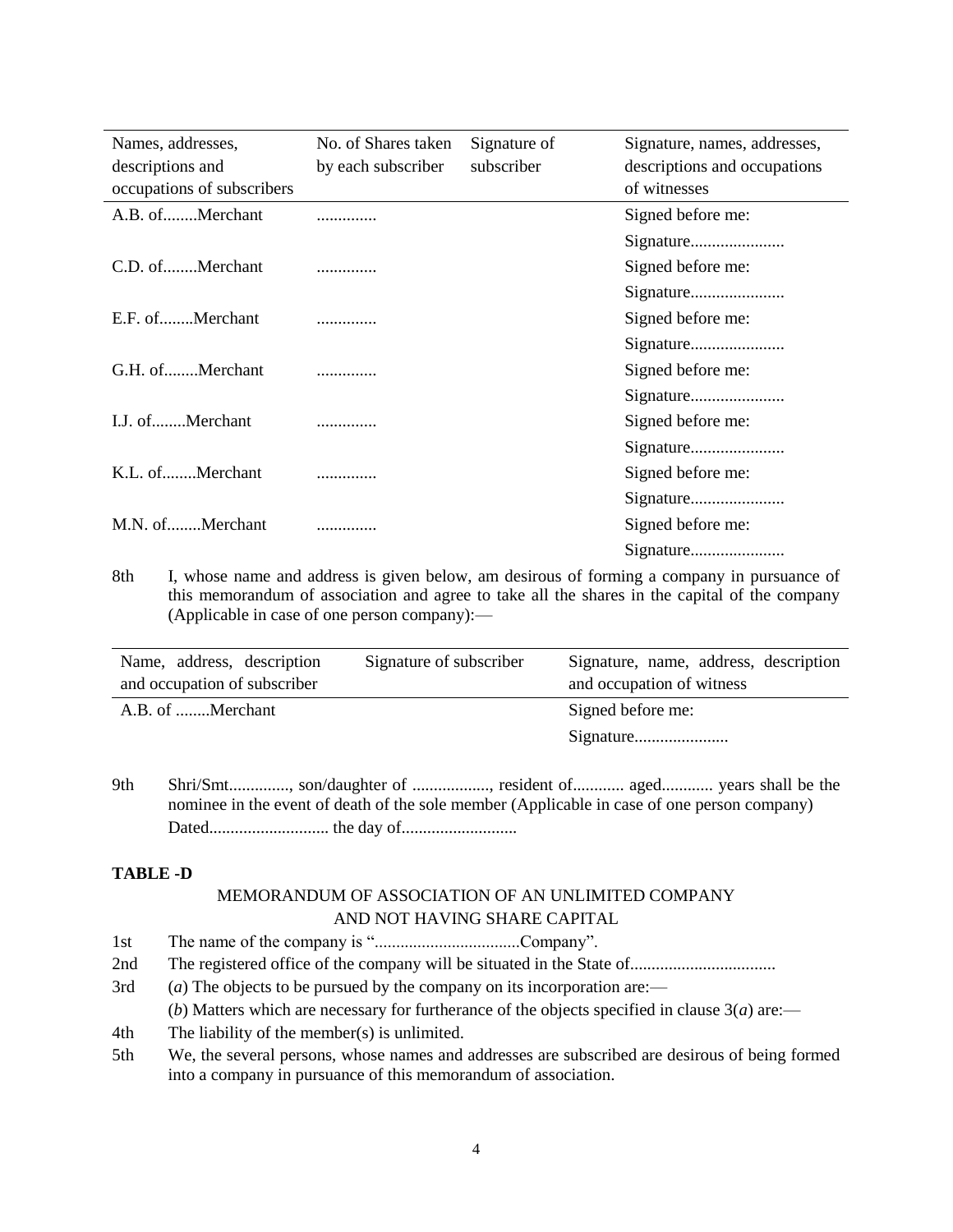| Names, addresses, descriptions<br>and occupations of subscribers | Signature of subscriber | Signature, names, addresses,<br>descriptions and occupations of<br>witness |
|------------------------------------------------------------------|-------------------------|----------------------------------------------------------------------------|
| A.B. ofMerchant                                                  |                         | Signed before me:                                                          |
|                                                                  |                         | Signature                                                                  |
| C.D. ofMerchant                                                  |                         | Signed before me:                                                          |
|                                                                  |                         | Signature                                                                  |
| E.F. ofMerchant                                                  |                         | Signed before me:                                                          |
|                                                                  |                         | Signature                                                                  |
| G.H. ofMerchant                                                  |                         | Signed before me:                                                          |
|                                                                  |                         | Signature                                                                  |
| I.J. ofMerchant                                                  |                         | Signed before me:                                                          |
|                                                                  |                         | Signature                                                                  |
| K.L. ofMerchant                                                  |                         | Signed before me:                                                          |
|                                                                  |                         | Signature                                                                  |
| M.N. ofMerchant                                                  |                         | Signed before me:                                                          |
|                                                                  |                         | Signature                                                                  |
|                                                                  |                         |                                                                            |

6th I, whose name and address is given below, am desirous of forming a company in pursuance of this memorandum of association (Applicable in case of one person company):—

| Name, address, description<br>and occupation of subscriber | Signature of subscriber | Signature, name, address, description<br>and occupation of witness |
|------------------------------------------------------------|-------------------------|--------------------------------------------------------------------|
| A.B. Merchant                                              |                         | Signed before me:                                                  |
|                                                            |                         |                                                                    |

7th Shri/Smt.........., son/daughter of ....................., resident of............ aged............ years shall be the nominee in the event of death of the sole member (Applicable in case of one person company) Dated...................... the day of....................

# **TABLE -E**

# MEMORANDUM OF ASSOCIATION OF AN UNLIMITED COMPANY AND HAVING SHARE CAPITAL

- 1st The name of the company is "..................................Company".
- 2nd The registered office of the company will be situated in the State of...................................
- 3rd (*a*) The objects to be pursued by the company on its incorporation are:—

(*b*) Matters which are necessary for furtherance of the objects specified in clause  $3(a)$  are:—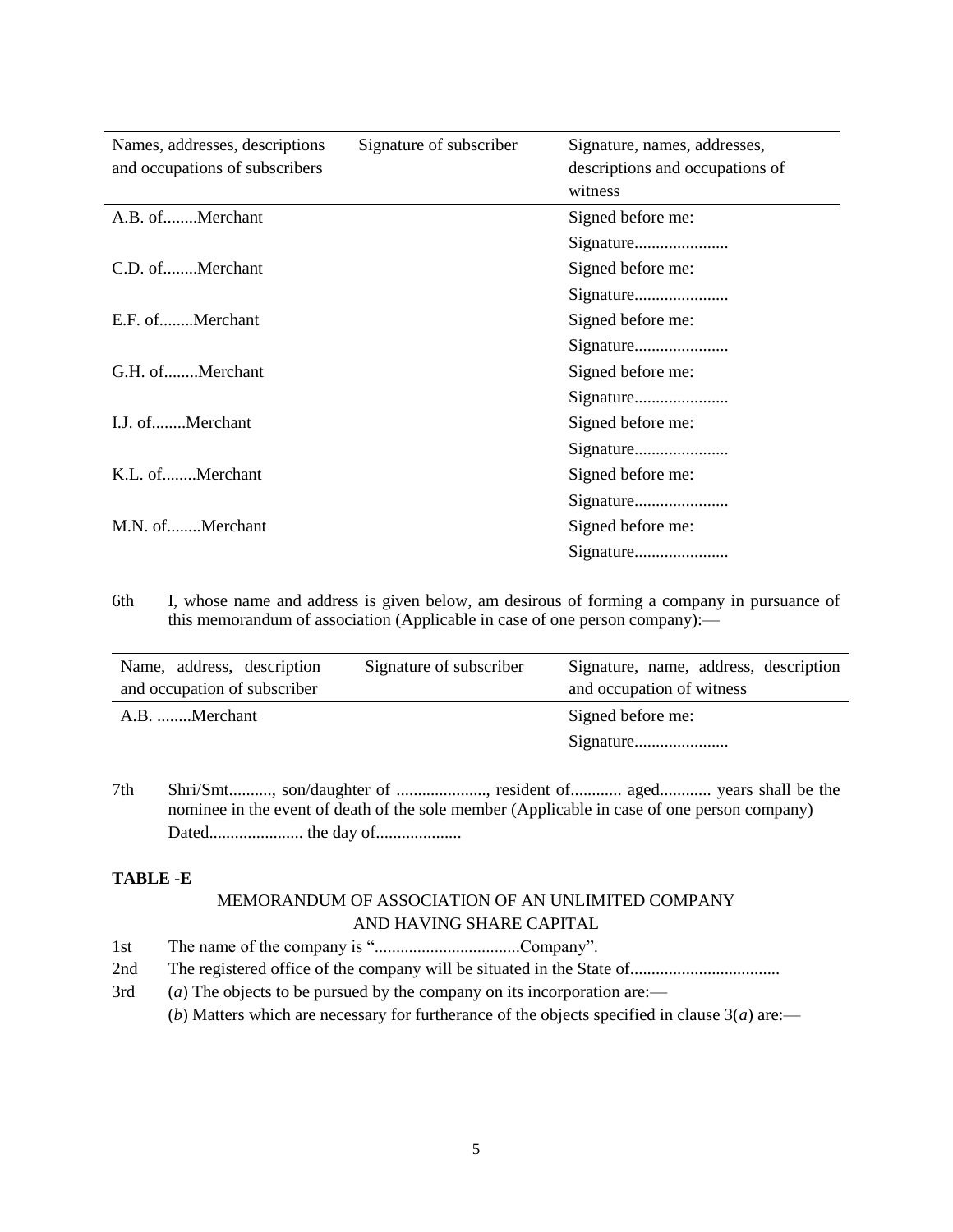4th The liability of the member(s) is unlimited.

- 5th The share capital of the company is..................................rupees, divided into..................................shares of..................................rupees each.
- 6th We, the several persons, whose names, and addresses are subscribed, are desirous of being formed into a company in pursuance of this memorandum of association and we respectively agree to take the number of shares in the capital of the company set against our respective names:—

| Names, addresses,<br>descriptions and<br>occupations of subscribers | No. of Shares taken<br>by each subscriber | Signature of<br>subscriber | Signature, names, addresses,<br>descriptions and occupations<br>of witnesses |
|---------------------------------------------------------------------|-------------------------------------------|----------------------------|------------------------------------------------------------------------------|
| A.B. ofMerchant                                                     |                                           |                            | Signed before me:                                                            |
|                                                                     |                                           |                            | Signature                                                                    |
| C.D. ofMerchant                                                     |                                           |                            | Signed before me:                                                            |
|                                                                     |                                           |                            |                                                                              |
| E.F. ofMerchant                                                     |                                           |                            | Signed before me:                                                            |
|                                                                     |                                           |                            | Signature                                                                    |
| G.H. ofMerchant                                                     |                                           |                            | Signed before me:                                                            |
|                                                                     |                                           |                            |                                                                              |
| I.J. ofMerchant                                                     |                                           |                            | Signed before me:                                                            |
|                                                                     |                                           |                            |                                                                              |
| K.L. ofMerchant                                                     |                                           |                            | Signed before me:                                                            |
|                                                                     |                                           |                            | Signature                                                                    |
| M.N. ofMerchant                                                     |                                           |                            | Signed before me:                                                            |
|                                                                     |                                           |                            |                                                                              |

7th I, whose name and address is given below, am desirous of forming a company in pursuance of this memorandum of association and agree to take all the shares in the capital of the company (Applicable in case of one person company):—

| Signature of subscriber | Signature, name, address, description<br>and occupation of witness |
|-------------------------|--------------------------------------------------------------------|
|                         | Signed before me:                                                  |
|                         |                                                                    |
|                         |                                                                    |

8th Shri/Smt..........., son/daughter of ...................., resident of............ aged............ years shall be the nominee in the event of death of the sole member (Applicable in case of one person company) Dated.............................. the day of .............................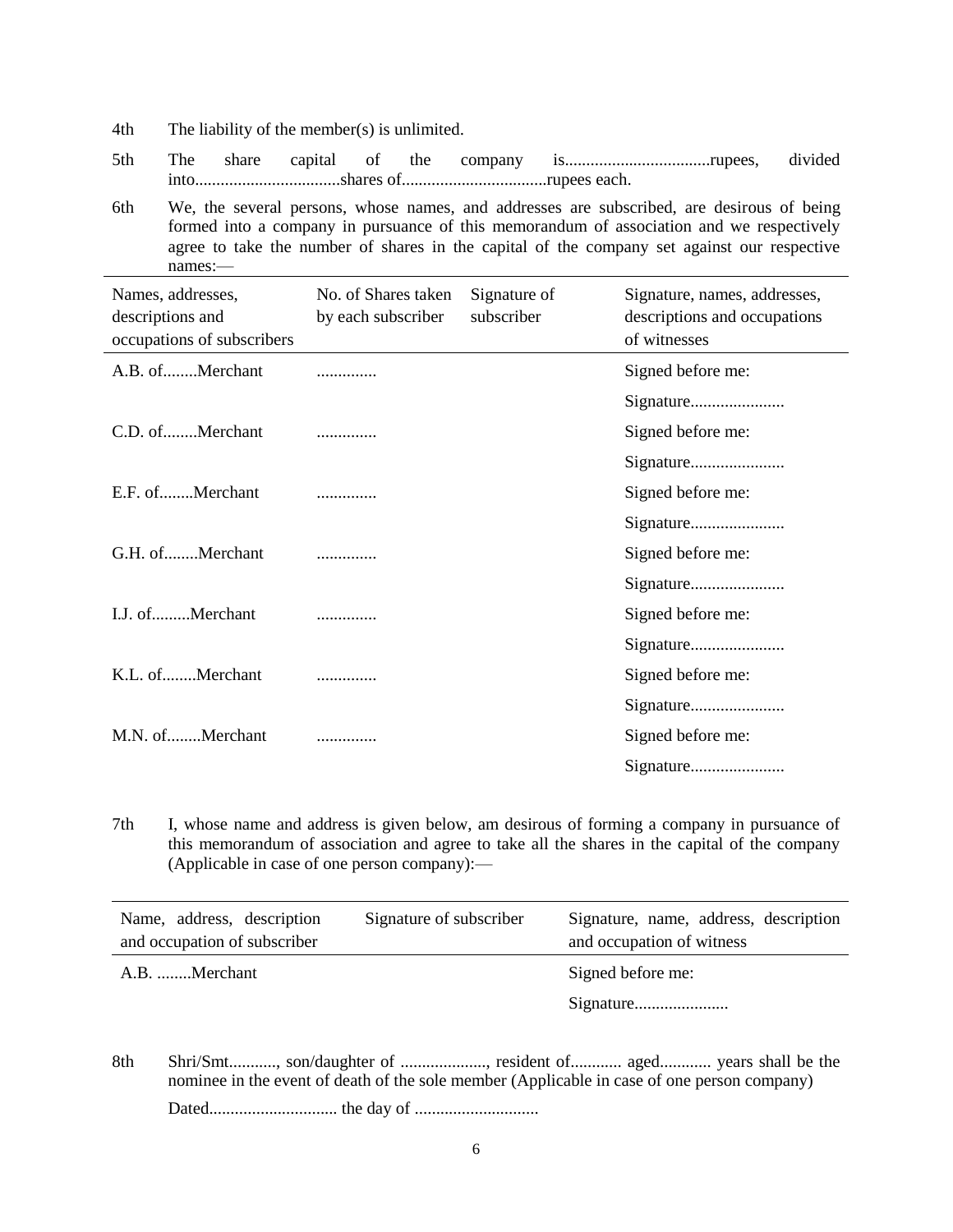# **TABLE -F**

 $\overline{a}$ 

# ARTICLES OF ASSOCIATION OF A COMPANY LIMITED BY SHARES

#### *Interpretation*

**I.**  $(I)$  In these regulations—

(*a*) "the Act" means the Companies Act, 2013,

(*b*) "the seal" means the common seal of the company.

(*2*) Unless the context otherwise requires, words or expressions contained in these regulations shall bear the same meaning as in the Act or any statutory modification thereof in force at the date at which these regulations become binding on the company.

### *Share capital and variation of rights*

**II. 1.** Subject to the provisions of the Act and these Articles, the shares in the capital of the company shall be under the control of the Directors who may issue, allot or otherwise dispose of the same or any of them to such persons, in such proportion and on such terms and conditions and either at a premium or at par and at such time as they may from time to time think fit.

**2.** (*i*) Every person whose name is entered as a member in the register of members shall be entitled to receive within two months after incorporation, in case of subscribers to the memorandum or after allotment or within one month after the application for the registration of transfer or transmission or within such other period as the conditions of issue shall be provided,—

(*a*) one certificate for all his shares without payment of any charges; or

(*b*) several certificates, each for one or more of his shares, upon payment of twenty rupees for each certificate after the first.

 $\frac{1}{i}$ [*(ii*) Every certificate shall specify the shares to which it relates and the amount paid-up thereon and shall be signed by two directors or by a director and the company secretary, wherever the company has appointed a company secretary:

Provided that in case the company has a common seal it shall be affixed in the presence of the persons required to sign the certificate.

*Explanation*.—For the purposes of this item, it is hereby clarified that in case of an One Person Company, it shall be sufficient if the certificate is signed by a director and the company secretary, wherever the company has appointed a company secretary, or any other person authorised by the Board for the purpose.]

(*iii*) In respect of any share or shares held jointly by several persons, the company shall not be bound to issue more than one certificate, and delivery of a certificate for a share to one of several joint holders shall be sufficient delivery to all such holders.

**3.** (*i*) If any share certificate be worn out, defaced, mutilated or torn or if there be no further space on the back for endorsement of transfer, then upon production and surrender thereof to the company, a new certificate may be issued in lieu thereof, and if any certificate is lost or destroyed then upon proof thereof to the satisfaction of the company and on execution of such indemnity as the company deem adequate, a new certificate in lieu thereof shall be given. Every certificate under this Article shall be issued on payment of twenty rupees for each certificate.

(*ii*) The provisions of Articles (*2*) and (*3*) shall *mutatis mutandis* apply to debentures of the company.

**4.** Except as required by law, no person shall be recognised by the company as holding any share upon any trust, and the company shall not be bound by, or be compelled in any way to recognise (even when having notice thereof) any equitable, contingent, future or partial interest in any share, or any interest in any fractional part of a share, or (except only as by these regulations or by law otherwise provided) any other rights in respect of any share except an absolute right to the entirety thereof in the registered holder.

<sup>1.</sup> Subs. by Notification No. G.S.R. 362(E), dated 10th April, 2018 for item (*ii*) in sub-paragraph (*2*) (w.e.f. 10-4-2018).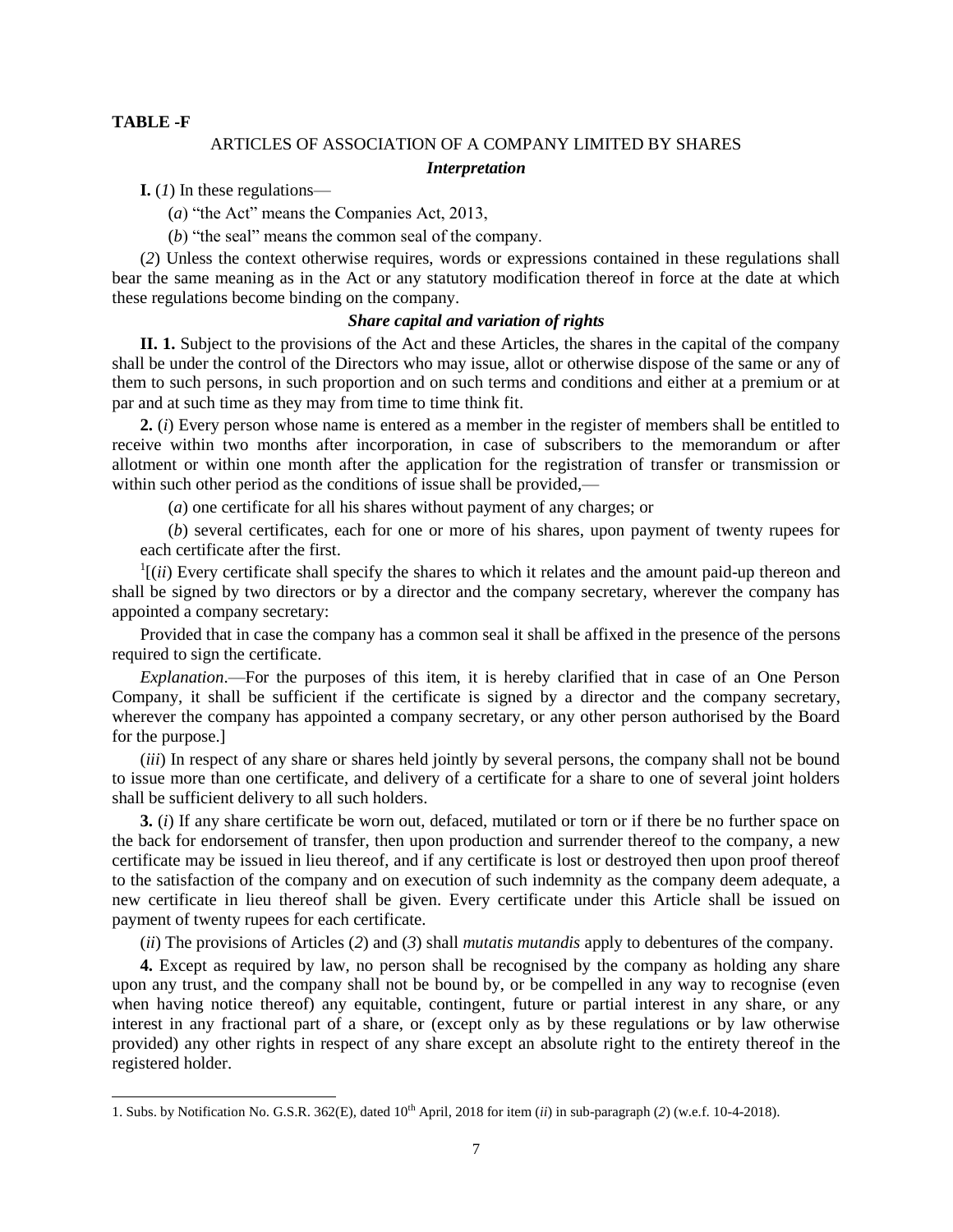**5.** (*i*) The company may exercise the powers of paying commissions conferred by sub-section (*6*) of section 40, provided that the rate per cent. or the amount of the commission paid or agreed to be paid shall be disclosed in the manner required by that section and rules made thereunder.

(*ii*) The rate or amount of the commission shall not exceed the rate or amount prescribed in rules made under sub-section (*6*) of section 40.

(*iii*) The commission may be satisfied by the payment of cash or the allotment of fully or partly paid shares or partly in the one way and partly in the other.

**6**. (*i*) If at any time the share capital is divided into different classes of shares, the rights attached to any class (unless otherwise provided by the terms of issue of the shares of that class) may, subject to the provisions of section 48, and whether or not the company is being wound up, be varied with the consent in writing of the holders of three-fourths of the issued shares of that class, or with the sanction of a special resolution passed at a separate meeting of the holders of the shares of that class.

(*ii*) To every such separate meeting, the provisions of these regulations relating to general meetings shall *mutatis mutandis* apply, but so that the necessary quorum shall be at least two persons holding at least one-third of the issued shares of the class in question.

**7.** The rights conferred upon the holders of the shares of any class issued with preferred or other rights shall not, unless otherwise expressly provided by the terms of issue of the shares of that class, be deemed to be varied by the creation or issue of further shares ranking *pari passu* therewith.

**8**. Subject to the provisions of section 55, any preference shares may, with the sanction of an ordinary resolution, be issued on the terms that they are to be redeemed on such terms and in such manner as the company before the issue of the shares may, by special resolution, determine.

#### *Lien*

**9.** (*i*) The company shall have a first and paramount lien—

(*a*) on every share (not being a fully paid share), for all monies (whether presently payable or not) called, or payable at a fixed time, in respect of that share; and

(*b*) on all shares (not being fully paid shares) standing registered in the name of a single person, for all monies presently payable by him or his estate to the company:

Provided that the Board of directors may at any time declare any share to be wholly or in part exempt from the provisions of this clause.

(*ii*) The company's lien, if any, on a share shall extend to all dividends payable and bonuses declared from time to time in respect of such shares.

**10.** The company may sell, in such manner as the Board thinks fit, any shares on which the company has a lien:

Provided that no sale shall be made—

(*a*) unless a sum in respect of which the lien exists is presently payable; or

(*b*) until the expiration of fourteen days after a notice in writing stating and demanding payment of such part of the amount in respect of which the lien exists as is presently payable, has been given to the registered holder for the time being of the share or the person entitled thereto by reason of his death or insolvency.

**11.** (*i*) To give effect to any such sale, the Board may authorise some person to transfer the shares sold to the purchaser thereof.

(*ii*) The purchaser shall be registered as the holder of the shares comprised in any such transfer.

(*iii*) The purchaser shall not be bound to see to the application of the purchase money, nor shall his title to the shares be affected by any irregularity or invalidity in the proceedings in reference to the sale.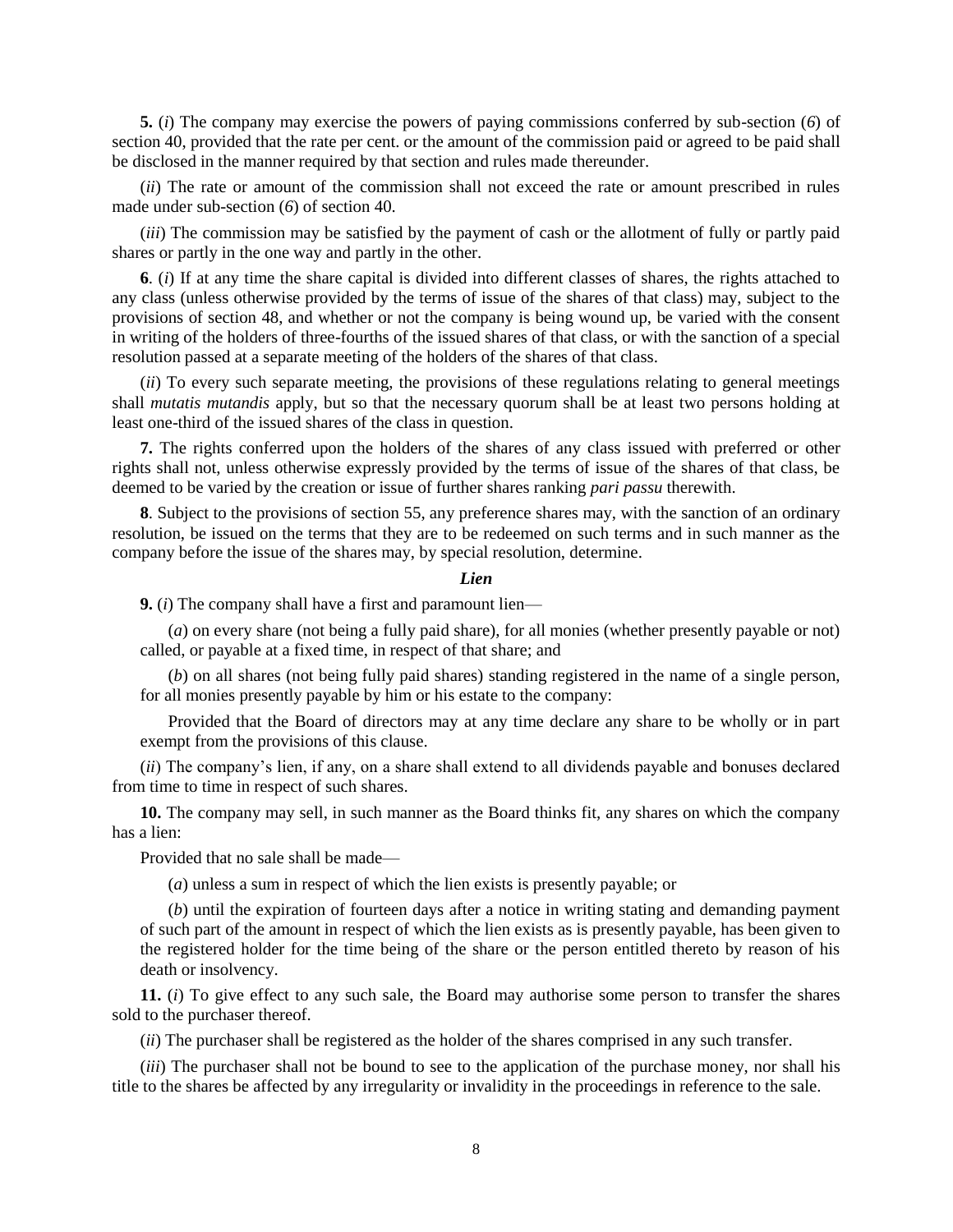**12.** (*i*) The proceeds of the sale shall be received by the company and applied in payment of such part of the amount in respect of which the lien exists as is presently payable.

(*ii*) The residue, if any, shall, subject to a like lien for sums not presently payable as existed upon the shares before the sale, be paid to the person entitled to the shares at the date of the sale.

### *Calls on shares*

**13.** (*i*) The Board may, from time to time, make calls upon the members in respect of any monies unpaid on their shares (whether on account of the nominal value of the shares or by way of premium) and not by the conditions of allotment thereof made payable at fixed times:

Provided that no call shall exceed one-fourth of the nominal value of the share or be payable at less than one month from the date fixed for the payment of the last preceding call.

(*ii*) Each member shall, subject to receiving at least fourteen days' notice specifying the time or times and place of payment, pay to the company, at the time or times and place so specified, the amount called on his shares.

(*iii*) A call may be revoked or postponed at the discretion of the Board.

**14.** A call shall be deemed to have been made at the time when the resolution of the Board authorising the call was passed and may be required to be paid by instalments.

**15.** The joint holders of a share shall be jointly and severally liable to pay all calls in respect thereof.

**16.** (*i*) If a sum called in respect of a share is not paid before or on the day appointed for payment thereof, the person from whom the sum is due shall pay interest thereon from the day appointed for payment thereof to the time of actual payment at ten per cent. per annum or at such lower rate, if any, as the Board may determine.

(*ii*) The Board shall be at liberty to waive payment of any such interest wholly or in part.

**17.** (*i*) Any sum which by the terms of issue of a share becomes payable on allotment or at any fixed date, whether on account of the nominal value of the share or by way of premium, shall, for the purposes of these regulations, be deemed to be a call duly made and payable on the date on which by the terms of issue such sum becomes payable.

(*ii*) In case of non-payment of such sum, all the relevant provisions of these regulations as to payment of interest and expenses, forfeiture or otherwise shall apply as if such sum had become payable by virtue of a call duly made and notified.

**18.** The Board—

(*a*) may, if it thinks fit, receive from any member willing to advance the same, all or any part of the monies uncalled and unpaid upon any shares held by him; and

(*b*) upon all or any of the monies so advanced, may (until the same would, but for such advance, become presently payable) pay interest at such rate not exceeding, unless the company in general meeting shall otherwise direct, twelve per cent. per annum, as may be agreed upon between the Board and the member paying the sum in advance.

### *Transfer of shares*

**19.** (*i*) The instrument of transfer of any share in the company shall be executed by or on behalf of both the transferor and transferee.

(*ii*) The transferor shall be deemed to remain a holder of the share until the name of the transferee is entered in the register of members in respect thereof.

**20.** The Board may, subject to the right of appeal conferred by section 58 decline to register—

(*a*) the transfer of a share, not being a fully paid share, to a person of whom they do not approve; or

(*b*) any transfer of shares on which the company has a lien.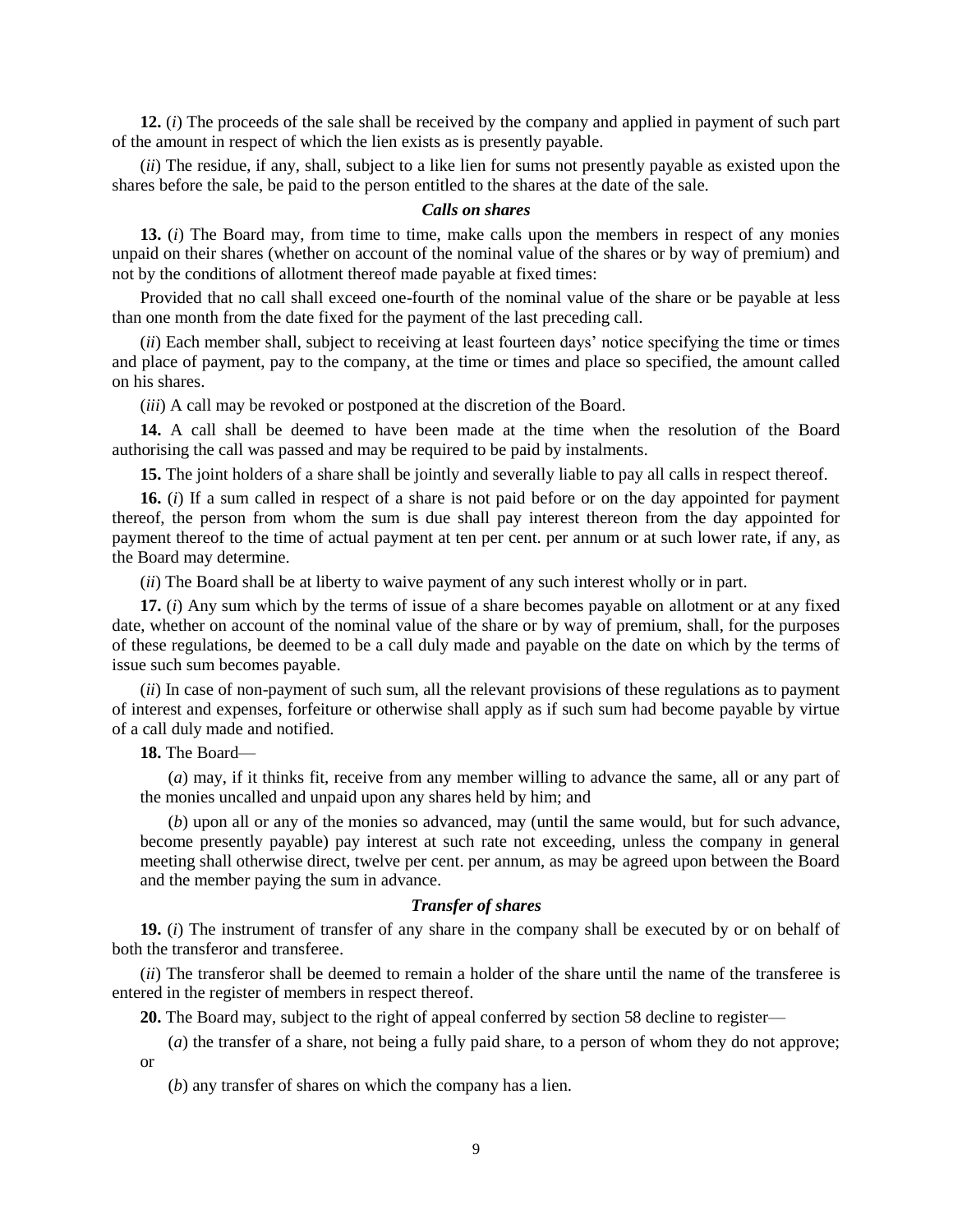**21.** The Board may decline to recognise any instrument of transfer unless—

(*a*) the instrument of transfer is in the form as prescribed in rules made under sub-section (*1*) of section 56:

(*b*) the instrument of transfer is accompanied by the certificate of the shares to which it relates, and such other evidence as the Board may reasonably require to show the right of the transferor to make the transfer; and

(*c*) the instrument of transfer is in respect of only one class of shares.

**22.** On giving not less than seven days' previous notice in accordance with section 91and rules made thereunder, the registration of transfers may be suspended at such times and for such periods as the Board may from time to time determine:

Provided that such registration shall not be suspended for more than thirty days at any one time or for more than forty-five days in the aggregate in any year.

#### *Transmission of shares*

**23.** (*i*) On the death of a member, the survivor or survivors where the member was a joint holder, and his nominee or nominees or legal representatives where he was a sole holder, shall be the only persons recognised by the company as having any title to his interest in the shares.

(*ii*) Nothing in clause (*i*) shall release the estate of a deceased joint holder from any liability in respect of any share which had been jointly held by him with other persons.

**24**. (*i*) Any person becoming entitled to a share in consequence of the death or insolvency of a member may, upon such evidence being produced as may from time to time properly be required by the Board and subject as hereinafter provided, elect, either—

(*a*) to be registered himself as holder of the share; or

(*b*) to make such transfer of the share as the deceased or insolvent member could have made.

(*ii*) The Board shall, in either case, have the same right to decline or suspend registration as it would have had, if the deceased or insolvent member had transferred the share before his death or insolvency.

**25.** (*i*) If the person so becoming entitled shall elect to be registered as holder of the share himself, he shall deliver or send to the company a notice in writing signed by him stating that he so elects.

(*ii*) If the person aforesaid shall elect to transfer the share, he shall testify his election by executing a transfer of the share.

(*iii*) All the limitations, restrictions and provisions of these regulations relating to the right to transfer and the registration of transfers of shares shall be applicable to any such notice or transfer as aforesaid as if the death or insolvency of the member had not occurred and the notice or transfer were a transfer signed by that member.

**26.** A person becoming entitled to a share by reason of the death or insolvency of the holder shall be entitled to the same dividends and other advantages to which he would been titled if he were the registered holder of the share, except that he shall not, before being registered as a member in respect of the share, be entitled in respect of it to exercise any right conferred by membership in relation to meetings of the company:

Provided that the Board may, at any time, give notice requiring any such person to elect either to be registered himself or to transfer the share, and if the notice is not complied with within ninety days, the Board may thereafter withhold payment of all dividends, bonuses or other monies payable in respect of the share, until the requirements of the notice have been complied with.

**27.** In case of a One Person Company—

(*i*) on the death of the sole member, the person nominated by such member shall be the person recognised by the company as having title to all the shares of the member;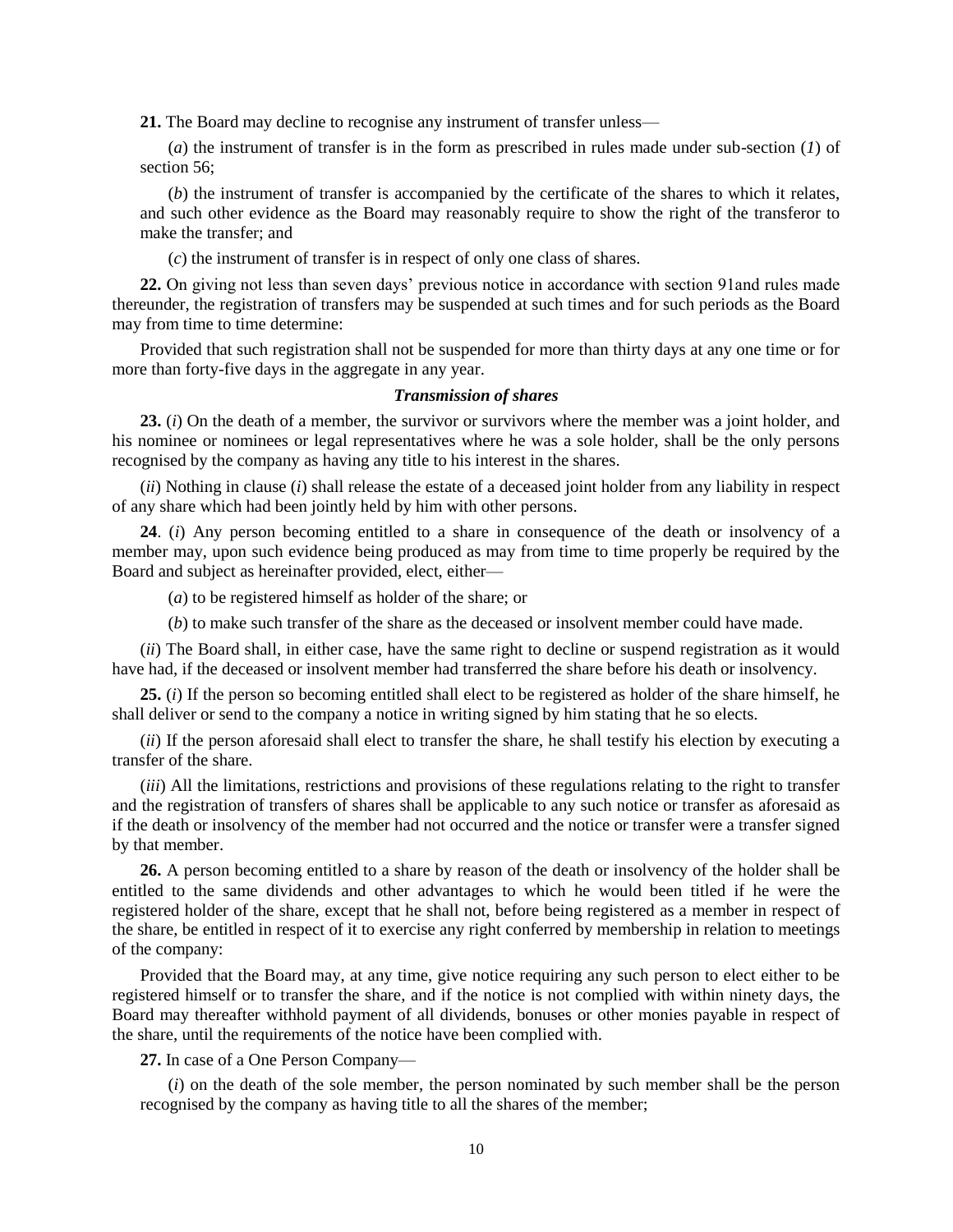(*ii*) the nominee on becoming entitled to such shares in case of the member's death shall be informed of such event by the Board of the company;

(*iii*) such nominee shall be entitled to the same dividends and other rights and liabilities to which such sole member of the company was entitled or liable;

(*iv*) on becoming member, such nominee shall nominate any other person with the prior written consent of such person who, shall in the event of the death of the member, become the member of the company.

### *Forfeiture of shares*

**28.** If a member fails to pay any call, or instalment of a call, on the day appointed for payment thereof, the Board may, at any time thereafter during such time as any part of the call or instalment remains unpaid, serve a notice on him requiring payment of so much of the call or instalment as is unpaid, together with any interest which may have accrued.

**29.** The notice aforesaid shall—

(*a*) name a further day (not being earlier than the expiry of fourteen days from the date of service of the notice) on or before which the payment required by the notice is to be made; and

(*b*) state that, in the event of non-payment on or before the day so named, the shares in respect of which the call was made shall be liable to be forfeited.

**30.** If the requirements of any such notice as aforesaid are not complied with, any share in respect of which the notice has been given may, at any time thereafter, before the payment required by the notice has been made, be forfeited by a resolution of the Board to that effect.

**31.** (*i*) A forfeited share may be sold or otherwise disposed of on such terms and in such manner as the Board thinks fit.

(*ii*) At any time before a sale or disposal as aforesaid, the Board may cancel the forfeiture on such terms as it thinks fit.

**32.** (*i*) A person whose shares have been forfeited shall cease to be a member in respect of the forfeited shares, but shall, notwithstanding the forfeiture, remain liable to pay to the company all monies which, at the date of forfeiture, were presently payable by him to the company in respect of the shares.

(*ii*) The liability of such person shall cease if and when the company shall have received payment in full of all such monies in respect of the shares.

**33.** (*i*) A duly verified declaration in writing that the declarant is a director, the manager or the secretary, of the company, and that a share in the company has been duly forfeited on a date stated in the declaration, shall be conclusive evidence of the facts therein stated as against all persons claiming to be entitled to the share;

(*ii*) The company may receive the consideration, if any, given for the share on any sale or disposal thereof and may execute a transfer of the share in favour of the person to whom the share is sold or disposed of;

(*iii*) The transferee shall thereupon be registered as the holder of the share; and

(*iv*) The transferee shall not be bound to see to the application of the purchase money, if any, nor shall his title to the share be affected by any irregularity or invalidity in the proceedings in reference to the forfeiture, sale or disposal of the share.

**34.** The provisions of these regulations as to forfeiture shall apply in the case of non-payment of any sum which, by the terms of issue of a share, becomes payable at a fixed time, whether on account of the nominal value of the share or by way of premium, as if the same had been payable by virtue of a call duly made and notified.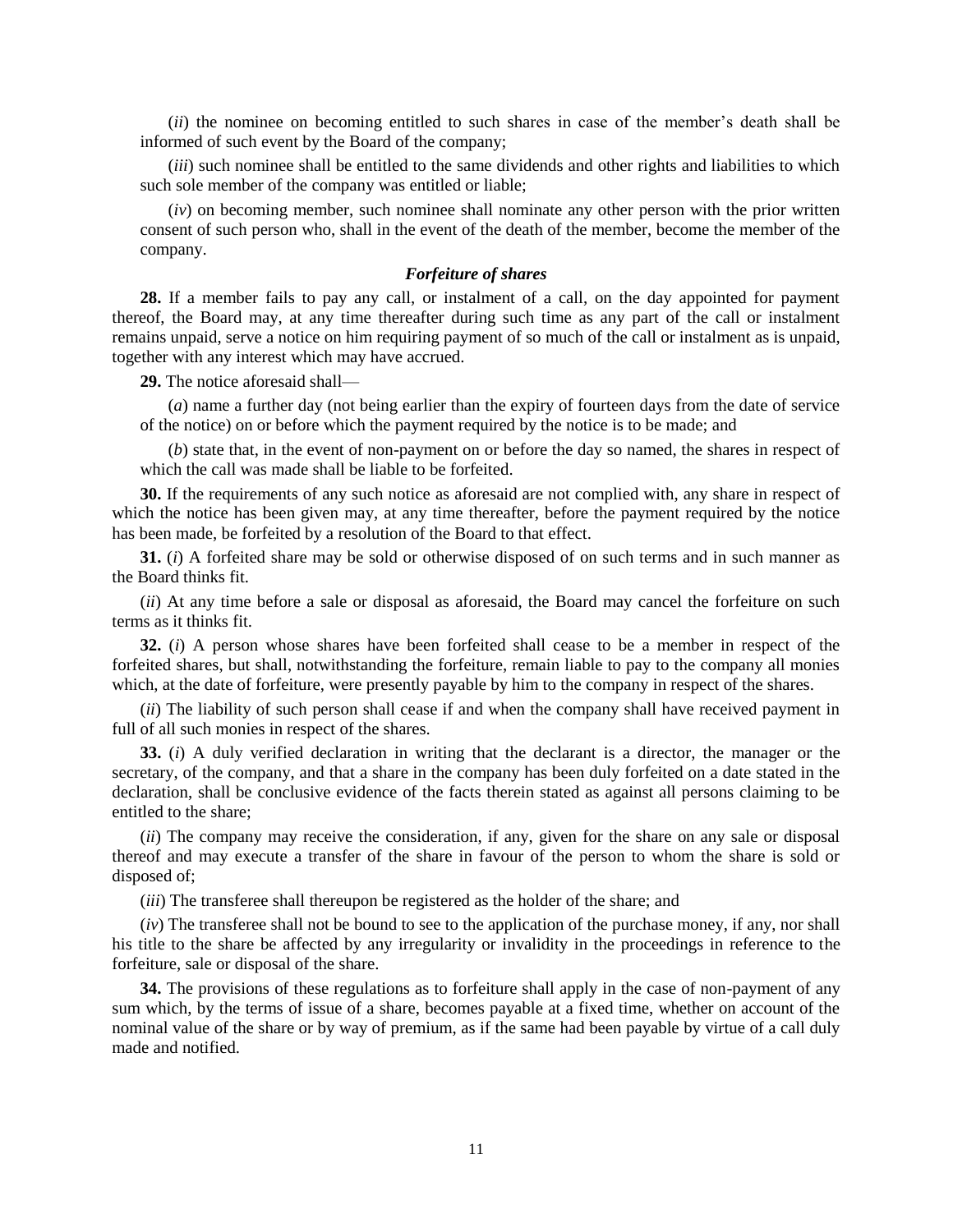### *Alteration of capital*

**35.** The company may, from time to time, by ordinary resolution increase the share capital by such sum, to be divided into shares of such amount, as may be specified in the resolution.

**36.** Subject to the provisions of section 61, the company may, by ordinary resolution,—

(*a*) consolidate and divide all or any of its share capital into shares of larger amount than its existing shares;

(*b*) convert all or any of its fully paid-up shares into stock, and reconvert that stock into fully paid-up shares of any denomination;

(*c*) sub-divide its existing shares or any of them into shares of smaller amount than is fixed by the memorandum;

(*d*) cancel any shares which, at the date of the passing of the resolution, have-not been taken or agreed to be taken by any person.

**37.** Where shares are converted into stock,—

(*a*) the holders of stock may transfer the same or any part thereof in the same manner as, and subject to the same regulations under which, the shares from which the stock arose might before the conversion have been transferred, or as near thereto as circumstances admit:

Provided that the Board may, from time to time, fix the minimum amount of stock transferable, so, however, that such minimum shall not exceed the nominal amount of the shares from which the stock arose.

(*b*) the holders of stock shall, according to the amount of stock held by them, have the same rights, privileges and advantages as regards dividends, voting at meetings of the company, and other matters, as if they held the shares from which the stock arose; but no such privilege or advantage (except participation in the dividends and profits of the company and in the assets on winding up) shall be conferred by an amount of stock which would not, if existing in shares, have conferred that privilege or advantage.

(*c*) such of the regulations of the company as are applicable to paid-up shares shall apply to stock and the words "share" and "shareholder" in those regulations shall include "stock" and "stock-holder" respectively.

**38.** The company may, by special resolution, reduce in any manner and with, and subject to, any incident authorised and consent required by law,—

(*a*) its share capital;

(*b*) any capital redemption reserve account; or

(*c*) any share premium account.

### *Capitalisation of profits*

**39.** *(i)* The company in general meeting may, upon the recommendation of the Board, resolve—

(*a*) that it is desirable to capitalise any part of the amount for the time being standing to the credit of any of the company's reserve accounts, or to the credit of the profit and loss account, or otherwise available for distribution; and

(*b*) that such sum be accordingly set free for distribution in the manner specified in clause (*ii*) amongst the members who would have been entitled thereto, if distributed by way of dividend and in the same proportions.

(*ii*) The sum aforesaid shall not be paid in cash but shall be applied, subject to the provision contained in clause (*iii*), either in or towards—

(*A*) paying up any amounts for the time being unpaid on any shares held by such members respectively;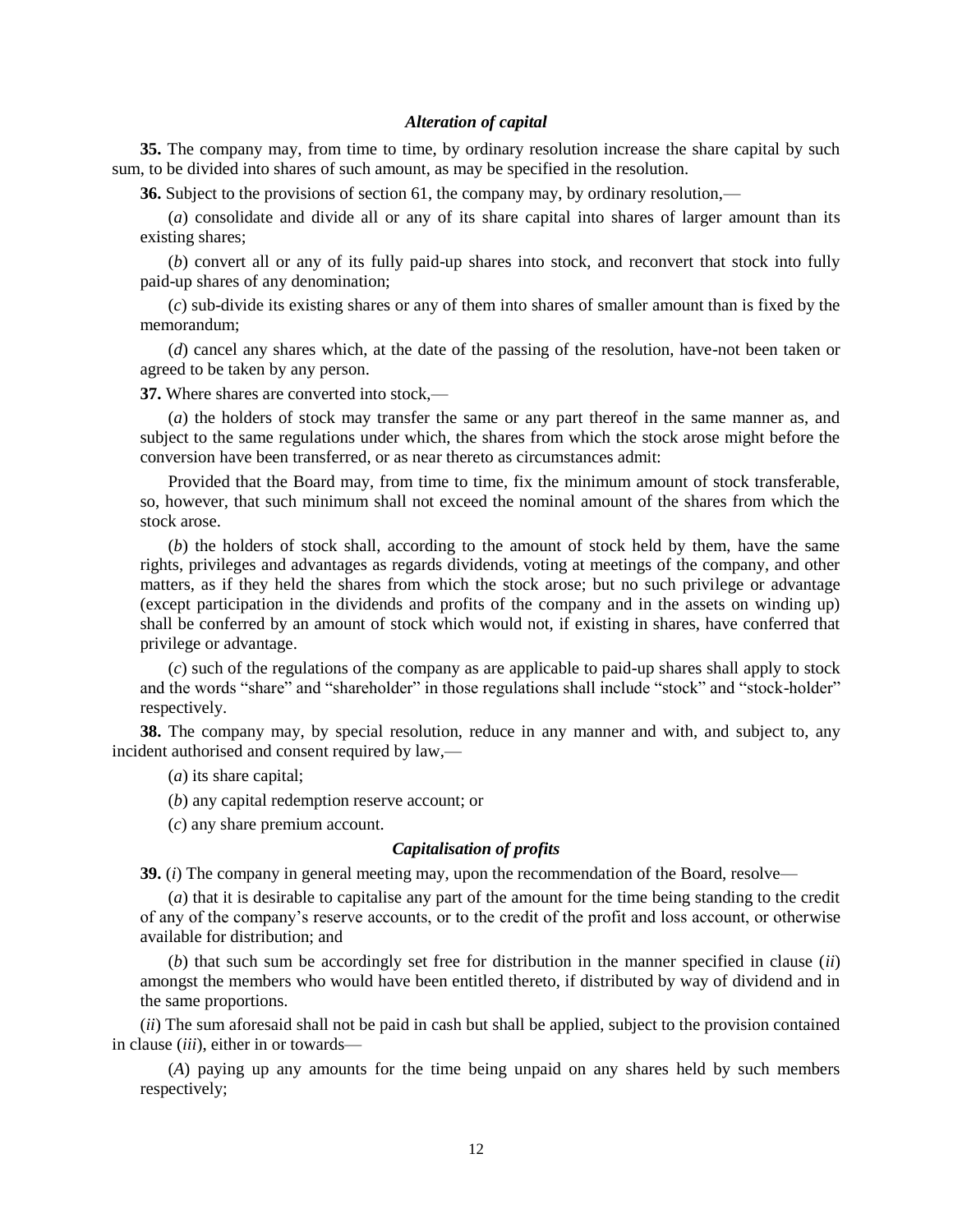(*B*) paying up in full, unissued shares of the company to be allotted and distributed, credited as fully paid-up, to and amongst such members in the proportions aforesaid;

(*C*) partly in the way specified in sub-clause (*A*) and partly in that specified in sub-clause (*B*);

(*D*) A securities premium account and a capital redemption reserve account may, for the purposes of this regulation, be applied in the paying up of unissued shares to be issued to members of the company as fully paid bonus shares;

(*E*) The Board shall give effect to the resolution passed by the company in pursuance of this regulation.

**40.** (*i*) Whenever such a resolution as aforesaid shall have been passed, the Board shall—

(*a*) make all appropriations and applications of the undivided profits resolved to be capitalised thereby, and all allotments and issues of fully paid shares if any; and

(*b*) generally do all acts and things required to give effect thereto.

(*ii*) The Board shall have power—

(*a*) to make such provisions, by the issue of fractional certificates or by payment in cash or otherwise as it thinks fit, for the case of shares becoming distributable infractions; and

(*b*) to authorise any person to enter, on behalf of all the members entitled thereto, into an agreement with the company providing for the allotment to them respectively, credited as fully paidup, of any further shares to which they may be entitled upon such capitalisation, or as the case may require, for the payment by the company on their behalf, by the application thereto of their respective proportions of profits resolved to be capitalised, of the amount or any part of the amounts remaining unpaid on their existing shares;

(*iii*) any agreement made under such authority shall be effective and binding on such members.

# *Buy-back of shares*

**41**. Notwithstanding anything contained in these articles but subject to the provisions of sections 68 to 70 and any other applicable provision of the Act or any other law for the time being in force, the company may purchase its own shares or other specified securities.

### *General meetings*

**42.** All general meetings other than annual general meeting shall be called extraordinary general meeting.

**43.** (*i*) The Board may, whenever it thinks fit, call an extraordinary general meeting.

(*ii*) If at any time directors capable of acting who are sufficient in number to form a quorum are not within India, any director or any two members of the company may call an extraordinary general meeting in the same manner, as nearly as possible, as that in which such a meeting may be called by the Board.

### *Proceedings at general meetings*

**44.** (*i*) No business shall be transacted at any general meeting unless a quorum of members is present at the time when the meeting proceeds to business.

(*ii*) Save as otherwise provided herein, the quorum for the general meetings shall be as provided in section 103.

**45.** The Chairperson, if any, of the Board shall preside as Chairperson at every general meeting of the company.

**46.** If there is no such Chairperson, or if he is not present within fifteen minutes after the time appointed for holding the meeting, or is unwilling to act as Chairperson of the meeting, the directors present shall elect one of their members to be Chairperson of the meeting.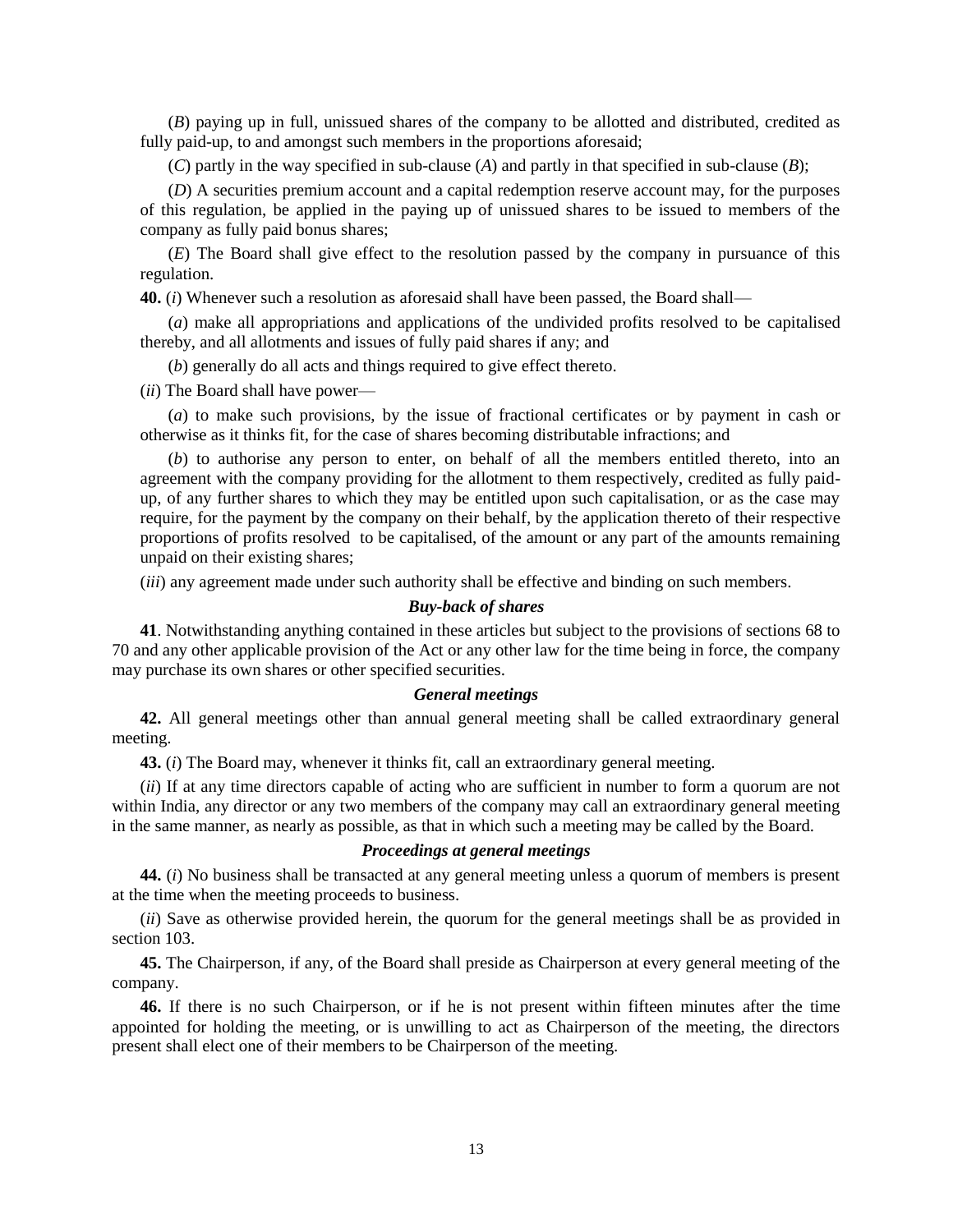**47.** If at any meeting no director is willing to act as Chairperson or if no director is present within fifteen minutes after the time appointed for holding the meeting, the members present shall choose one of their members to be Chairperson of the meeting.

**48**. In case of a One Person Company—

(*i*) the resolution required to be passed at the general meetings of the company shall be deemed to have been passed if the resolution is agreed upon by the sole member and communicated to the company and entered in the minutes book maintained under section 118;

(*ii*) such minutes book shall be signed and dated by the member;

(*iii*) the resolution shall become effective from the date of signing such minutes by the sole member.

# *Adjournment of meeting*

**49.** (*i*) The Chairperson may, with the consent of any meeting at which a quorum is present, and shall, if so directed by the meeting, adjourn the meeting from time to time and from place to place.

(*ii*) No business shall be transacted at any adjourned meeting other than the business left unfinished at the meeting from which the adjournment took place.

(*iii*) When a meeting is adjourned for thirty days or more, notice of the adjourned meeting shall be given as in the case of an original meeting.

(*iv*) Save as aforesaid, and as provided in section 103 of the Act, it shall not be necessary to give any notice of an adjournment or of the business to be transacted at an adjourned meeting.

### *Voting rights*

**50.** Subject to any rights or restrictions for the time being attached to any class or classes of shares,—

(*a*) on a show of hands, every member present in person shall have one vote; and

(*b*) on a poll, the voting rights of members shall be in proportion to his share in the paid-up equity share capital of the company.

**51.** A member may exercise his vote at a meeting by electronic means in accordance with section 108 and shall vote only once.

**52.** (*i*) In the case of joint holders, the vote of the senior who tenders a vote, whether in person or by proxy, shall be accepted to the exclusion of the votes of the other joint holders.

(*ii*) For this purpose, seniority shall be determined by the order in which the names stand in the register of members.

**53.** A member of unsound mind, or in respect of whom an order has been made by any court having jurisdiction in lunacy, may vote, whether on a show of hands or on a poll, by his committee or other legal guardian, and any such committee or guardian may, on a poll, vote by proxy.

**54.** Any business other than that upon which a poll has been demanded may be proceeded with, pending the taking of the poll.

**55.** No member shall be entitled to vote at any general meeting unless all calls or other sums presently payable by him in respect of shares in the company have been paid.

**56.** (*i*) No objection shall be raised to the qualification of any voter except at the meeting or adjourned meeting at which the vote objected to is given or tendered, and every vote not disallowed at such meeting shall be valid for all purposes.

(*ii*) Any such objection made in due time shall be referred to the Chairperson of the meeting, whose decision shall be final and conclusive.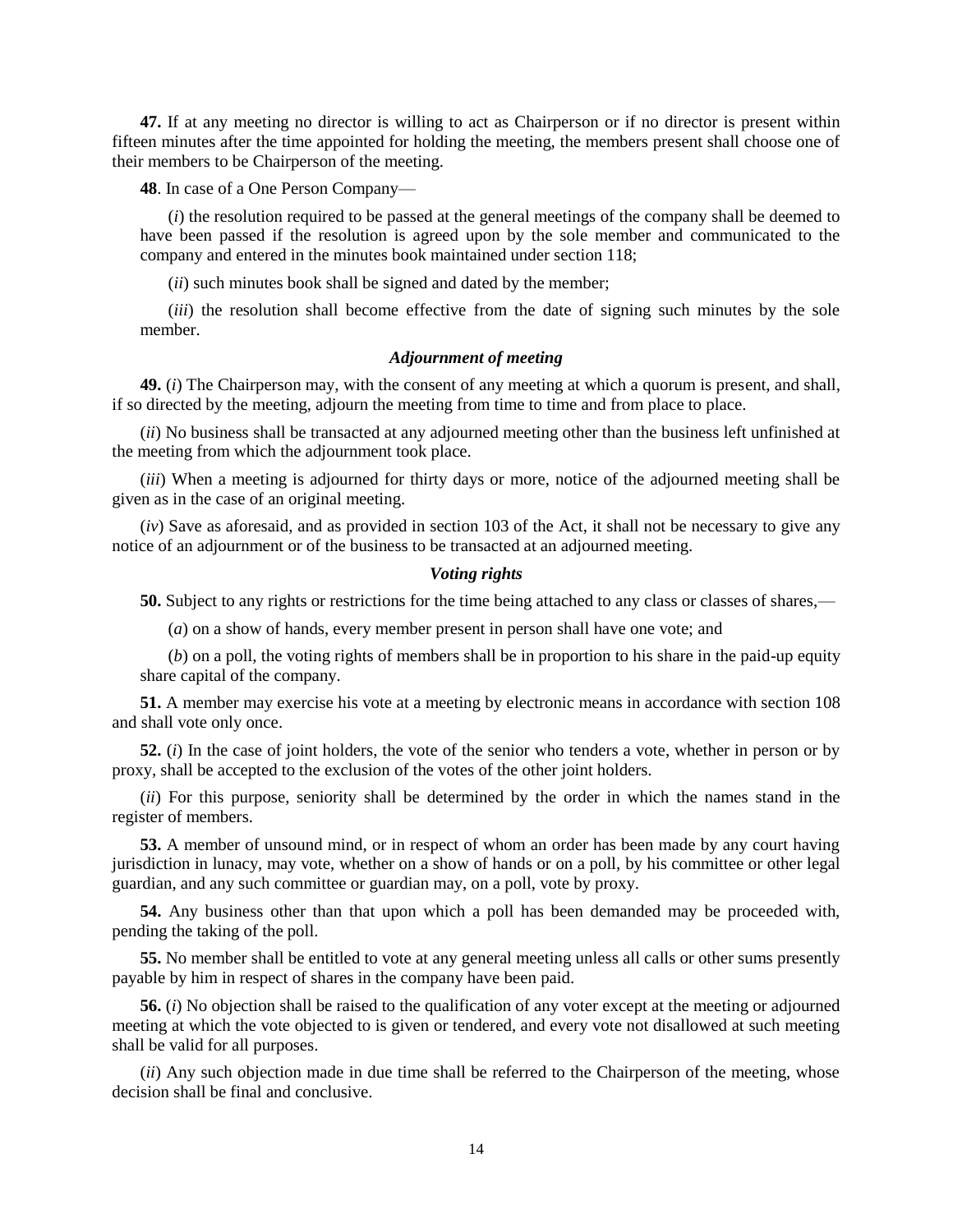#### *Proxy*

**57.** The instrument appointing a proxy and the power-of-attorney or other authority, if any, under which it is signed or a notarised copy of that power or authority, shall be deposited at the registered office of the company not less than 48 hours before the time for holding the meeting or adjourned meeting at which the person named in the instrument proposes to vote, or, in the case of a poll, not less than 24 hours before the time appointed for the taking of the poll; and in default the instrument of proxy shall not be treated as valid.

**58.** An instrument appointing a proxy shall be in the form as prescribed in the rules made under section 105.

**59.** A vote given in accordance with the terms of an instrument of proxy shall be valid, notwithstanding the previous death or insanity of the principal or the revocation of the proxy or of the authority under which the proxy was executed, or the transfer of the shares in respect of which the proxy is given:

Provided that no intimation in writing of such death, insanity, revocation or transfer shall have been received by the company at its office before the commencement of the meeting or adjourned meeting at which the proxy is used.

#### *Board of Directors*

**60.** The number of the directors and the names of the first directors shall be determined in writing by the subscribers of the memorandum or a majority of them.

**61.** (*i*) The remuneration of the directors shall, in so far as it consists of a monthly payment, be deemed to accrue from day-to-day.

(*ii*) In addition to the remuneration payable to them in pursuance of the Act, the directors may be paid all travelling, hotel and other expenses properly incurred by them—

(*a*) in attending and returning from meetings of the Board of Directors or any committee thereof or general meetings of the company; or

(*b*) in connection with the business of the company.

**62.** The Board may pay all expenses incurred in getting up and registering the company.

**63.** The company may exercise the powers conferred on it by section 88 with regard to the keeping of a foreign register; and the Board may (subject to the provisions of that section) make and vary such regulations as it may thinks fit respecting the keeping of any such register.

**64.** All cheques, promissory notes, drafts, *hundis*, bills of exchange and other negotiable instruments, and all receipts for monies paid to the company, shall be signed, drawn, accepted, endorsed, or otherwise executed, as the case may be, by such person and in such manner as the Board shall from time to time by resolution determine.

**65.** Every director present at any meeting of the Board or of a committee thereof shall sign his name in a book to be kept for that purpose.

**66.** (*i*) Subject to the provisions of section 149, the Board shall have power at any time, and from time to time, to appoint a person as an additional director, provided the number of the directors and additional directors together shall not at any time exceed the maximum strength fixed for the Board by the articles.

(*ii*) Such person shall hold office only up to the date of the next annual general meeting of the company but shall be eligible for appointment by the company as a director at that meeting subject to the provisions of the Act.

#### *Proceedings of the Board*

**67.** (*i*) The Board of Directors may meet for the conduct of business, adjourn and otherwise regulate its meetings, as it thinks fit.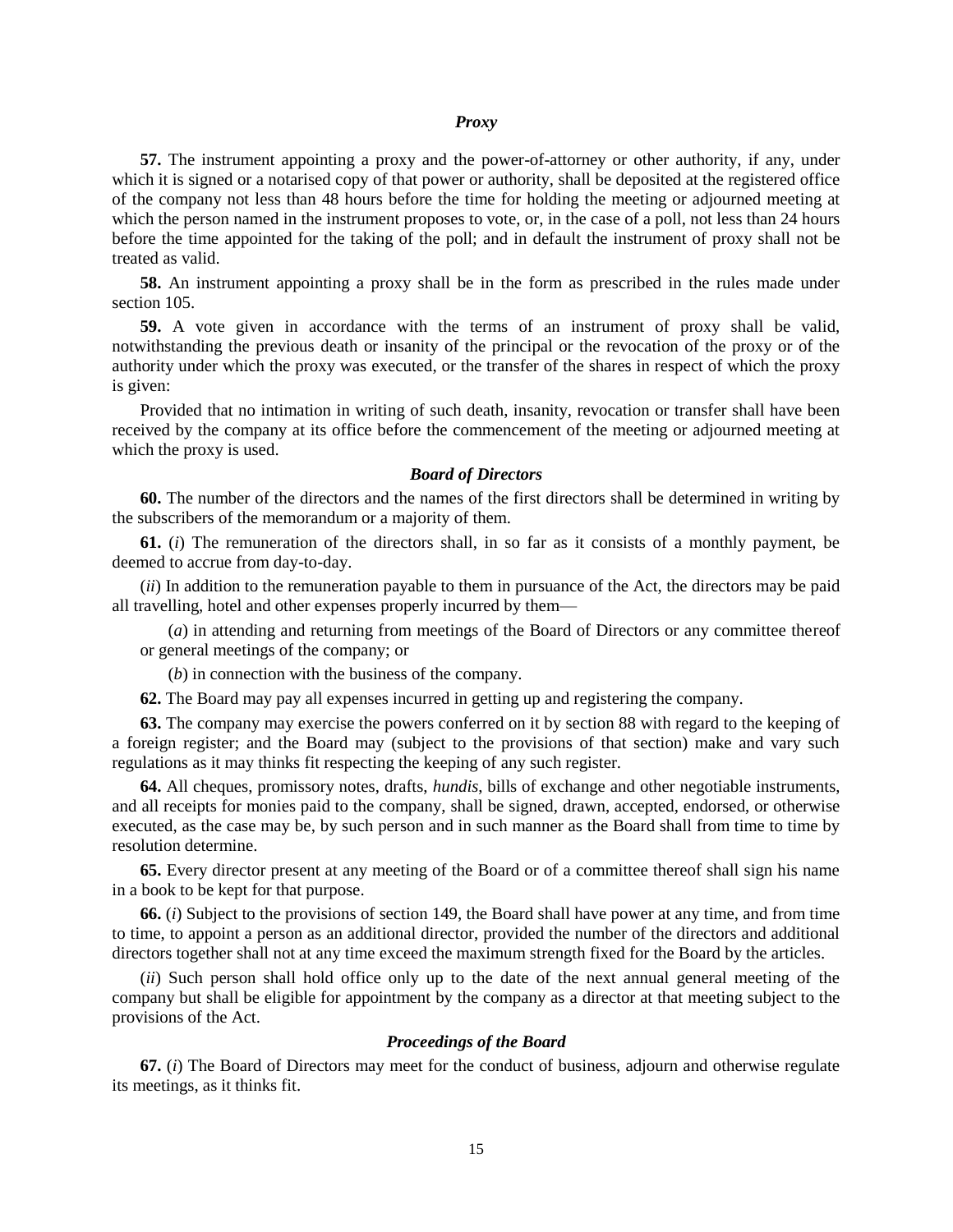(*ii*) A director may, and the manager or secretary on the requisition of a director shall, at any time, summon a meeting of the Board.

**68.** (*i*) Save as otherwise expressly provided in the Act, questions arising at any meeting of the Board shall be decided by a majority of votes.

(*ii*) In case of an equality of votes, the Chairperson of the Board, if any, shall have a second or casting vote.

**69.** The continuing directors may act notwithstanding any vacancy in the Board; but, if and so long as their number is reduced below the quorum fixed by the Act for a meeting of the Board, the continuing directors or director may act for the purpose of increasing the number of directors to that fixed for the quorum, or of summoning a general meeting of the company, but for no other purpose.

**70.** (*i*) The Board may elect a Chairperson of its meetings and determine the period for which he is to hold office.

(*ii*) If no such Chairperson is elected, or if at any meeting the Chairperson is not present within five minutes after the time appointed for holding the meeting, the directors present may choose one of their number to be Chairperson of the meeting.

**71.** (*i*) The Board may, subject to the provisions of the Act, delegate any of its powers to committees consisting of such member or members of its body as it thinks fit.

(*ii*) Any committee so formed shall, in the exercise of the powers so delegated, conform to any regulations that may be imposed on it by the Board.

**72.** (*i*) A committee may elect a Chairperson of its meetings.

(*ii*) If no such Chairperson is elected, or if at any meeting the Chairperson is not present within five minutes after the time appointed for holding the meeting, the members present may choose one of their members to be Chairperson of the meeting.

**73.** (*i*) A committee may meet and adjourn as it thinks fit.

(*ii*) Questions arising at any meeting of a committee shall be determined by a majority of votes of the members present, and in case of an equality of votes, the Chairperson shall have a second or casting vote.

**74.** All acts done in any meeting of the Board or of a committee thereof or by any person acting as a director, shall, notwithstanding that it may be afterwards discovered that there was some defect in the appointment of any one or more of such directors or of any person acting as aforesaid, or that they or any of them were disqualified, be as valid as if every such director or such person had been duly appointed and was qualified to be a director.

**75.** Save as otherwise expressly provided in the Act, a resolution in writing, signed by all the members of the Board or of a committee thereof, for the time being entitled to receive notice of a meeting of the Board or committee, shall be valid and effective as if it had been passed at a meeting of the Board or committee, duly convened and held.

**76.** In case of a One Person Company—

(*i*) where the company is having only one director, all the businesses to be transacted at the meeting of the Board shall be entered into minutes book maintained under section 118;

(*ii*) such minutes book shall be signed and dated by the director;

(*iii*) the resolution shall become effective from the date of signing such minutes by the director.

# *Chief Executive Officer, Manager, Company Secretary or Chief Financial Officer*

**77.** Subject to the provisions of the Act,—

(*i*) A chief executive officer, manager, company secretary or chief financial officer may be appointed by the Board for such term, at such remuneration and upon such conditions as it may thinks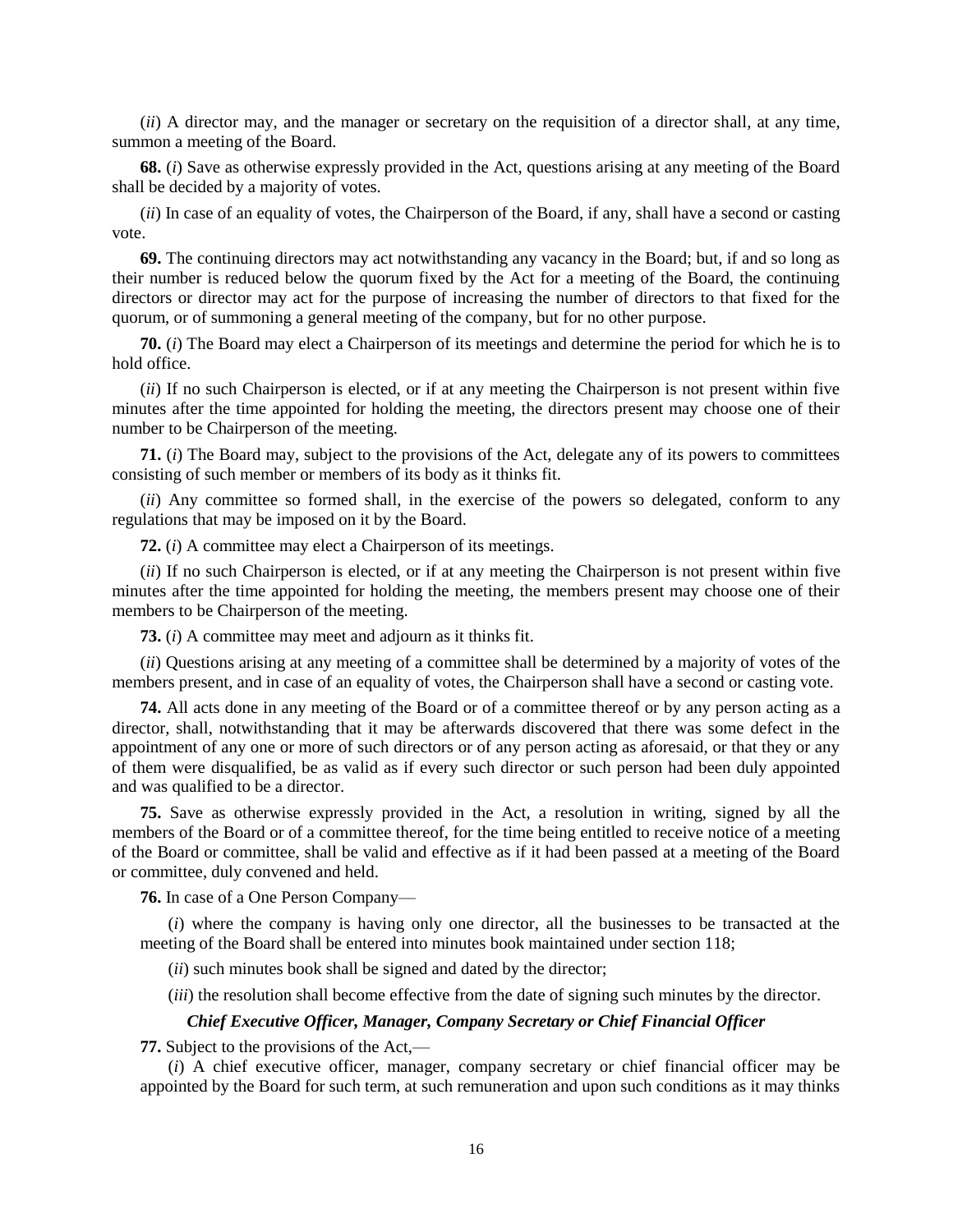fit; and any chief executive officer, manager, company secretary or chief financial officer so appointed may be removed by means of are solution of the Board;

(*ii*) A director may be appointed as chief executive officer, manager, company secretary or chief financial officer.

**78.** A provision of the Act or these regulations requiring or authorising a thing to be done by or to a director and chief executive officer, manager, company secretary or chief financial officer shall not be satisfied by its being done by or to the same person acting both as director and as, or in place of, chief executive officer, manager, company secretary or chief financial officer.

### *The Seal*

**79.** (*i*) The Board shall provide for the safe custody of the seal.

(*ii*) The seal of the company shall not be affixed to any instrument except by the authority of a resolution of the Board or of a committee of the Board authorised by it in that behalf, and except in the presence of at least two directors and of the secretary or such other person as the Board may appoint for the purpose; and those two directors and the secretary or other person aforesaid shall sign every instrument to which the seal of the company is so affixed in their presence.

 $2$ <sup>2</sup> *[Explanation*.—For the purposes of this sub-paragraph it is hereby clarified that on and from the commencement of the Companies (Amendment) Act, 2015 (21 of 2015), i.e. with effect from the 29th May, 2015, company may not be required to have the seal by virtue of registration under the Act and if a company does not have the seal, the provisions of this sub-paragraph shall not be applicable.]

# *Dividends and Reserve*

**80.** The company in general meeting may declare dividends, but no dividend shall exceed the amount recommended by the Board.

**81.** Subject to the provisions of section 123, the Board may from time to time pay to the members such interim dividends as appear to it to be justified by the profits of the company.

**82.** (*i*) The Board may, before recommending any dividend, set aside out of the profits of the company such sums as it thinks fit as a reserve or reserves which shall, at the discretion of the Board, be applicable for any purpose to which the profits of the company may be properly applied, including provision for meeting contingencies or for equalizing dividends; and pending such application, may, at the like discretion, either be employed in the business of the company or be invested in such investments (other than shares of the company) as the Board may, from time to time, thinks fit.

(*ii*) The Board may also carry forward any profits which it may consider necessary not to divide, without setting them aside as a reserve.

**83.** (*i*) Subject to the rights of persons, if any, entitled to shares with special rights as to dividends, all dividends shall be declared and paid according to the amounts paid or credited as paid on the shares in respect whereof the dividend is paid, but if and so long as nothing is paid upon any of the shares in the company, dividends may be declared and paid according to the amounts of the shares.

(*ii*) No amount paid or credited as paid on a share in advance of calls shall be treated for the purposes of this regulation as paid on the share.

(*iii*) All dividends shall be apportioned and paid proportionately to the amounts paid or credited as paid on the shares during any portion or portions of the period in respect of which the dividend is paid; but if any share is issued on terms providing that it shall rank for dividend as from a particular date such share shall rank for dividend accordingly.

**84.** The Board may deduct from any dividend payable to any member all sums of money, if any, presently payable by him to the company on account of calls or otherwise in relation to the shares of the company.

**85.** (*i*) Any dividend, interest or other monies payable in cash in respect of shares may be paid by cheque or warrant sent through the post directed to the registered address of the holder or, in the case of joint holders, to the registered address of that one of the joint holders who is first named on the register of members, or to such person and to such address as the holder or joint holders may in writing direct.

 $\overline{a}$ 

<sup>1.</sup> The *Explanation* ins. by Notification No. G.S.R. 362(E) dated 10<sup>th</sup> April, 2018 (w.e.f. 10-4-2018).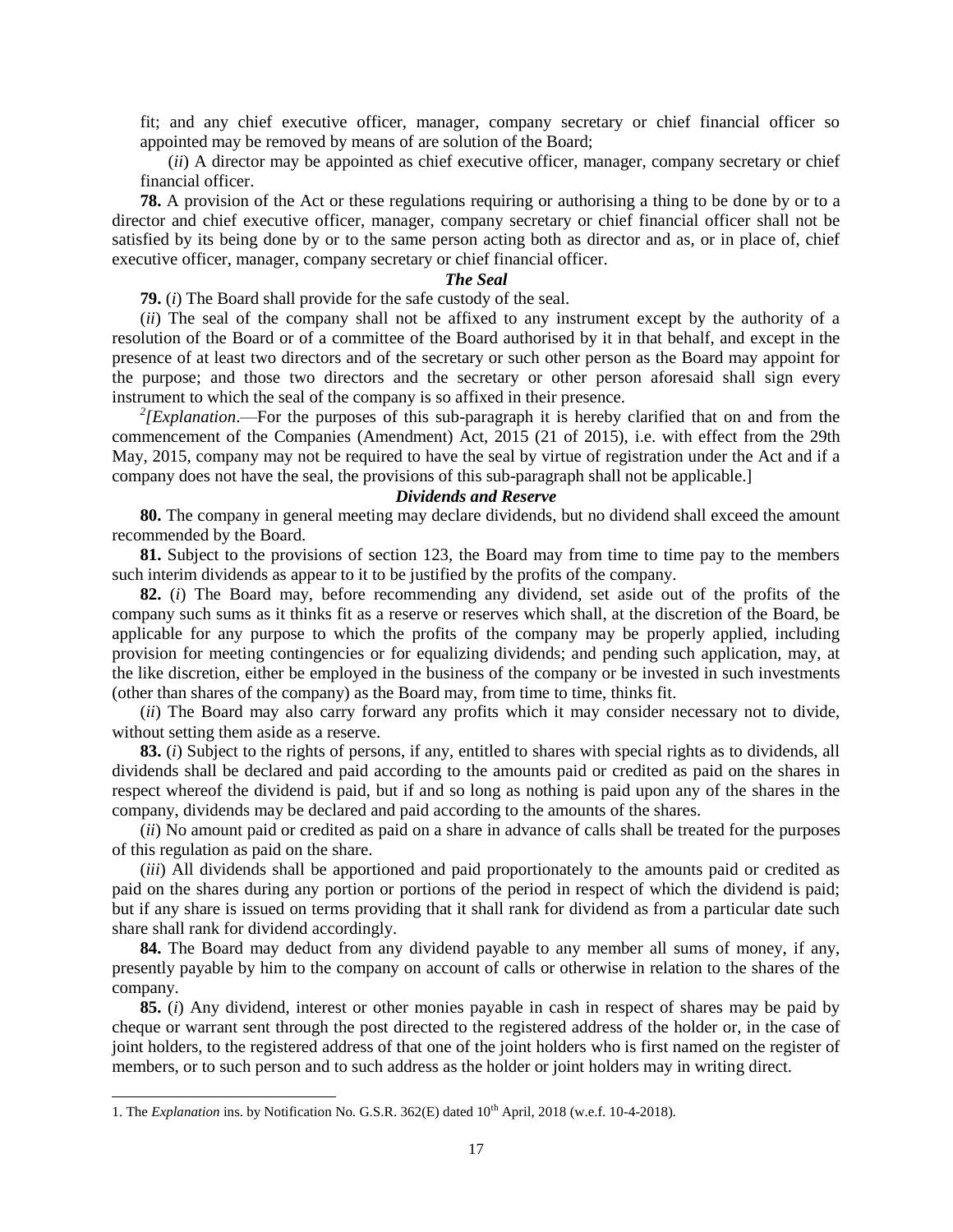(*ii*) Every such cheque or warrant shall be made payable to the order of the person to whom it is sent.

**86.** Any one of two or more joint holders of a share may give effective receipts for any dividends, bonuses or other monies payable in respect of such share.

**87.** Notice of any dividend that may have been declared shall be given to the persons entitled to share therein in the manner mentioned in the Act.

**88.** No dividend shall bear interest against the company.

### *Accounts*

**89.** (*i*) The Board shall from time to time determine whether and to what extent and at what times and places and under what conditions or regulations, the accounts and books of the company, or any of them, shall be open to the inspection of members not being directors.

(*ii*) No member (not being a director) shall have any right of inspecting any account or book or document of the company except as conferred by law or authorised by the Board or by the company in general meeting.

### *Winding up*

**90.** Subject to the provisions of Chapter XX of the Act and rules made thereunder—

(*i*) If the company shall be wound up, the liquidator may, with the sanction of a special resolution of the company and any other sanction required by the Act, divide amongst the members, in specie or kind, the whole or any part of the assets of the company, whether they shall consist of property of the same kind or not.

(*ii*) For the purpose aforesaid, the liquidator may set such value as he deems fair upon any property to be divided as aforesaid and may determine how such division shall be carried out as between the members or different classes of members.

(*iii*) The liquidator may, with the like sanction, vest the whole or any part of such assets in trustees upon such trusts for the benefit of the contributories if he considers necessary, but so that no member shall be compelled to accept any shares or other securities whereon there is any liability.

### *Indemnity*

**91.** Every officer of the company shall be indemnified out of the assets of the company against any liability incurred by him in defending any proceedings, whether civil or criminal, in which judgment is given in his favour or in which he is acquitted or in which relief is granted to him by the court or the Tribunal.

*Note*: The Articles shall be signed by each subscriber of the memorandum of association who shall add his address, description and occupation, if any, in the presence of at least one witness who shall attest the signature and shall likewise add his address, description and occupation, if any, and such signatures shall be in form specified below:

| Names, addresses, descriptions | Witnesses (along with names, addresses, |
|--------------------------------|-----------------------------------------|
| and occupations of subscribers | descriptions and occupations)           |
| A.B. ofMerchant                | Signed before me                        |
|                                | Signature                               |
| C.D. ofMerchant                | Signed before me                        |
|                                | Signature                               |
| E.F. of Merchant               | Signed before me                        |
|                                | Signature                               |
| G.H. ofMerchant                | Signed before me                        |
|                                | Signature                               |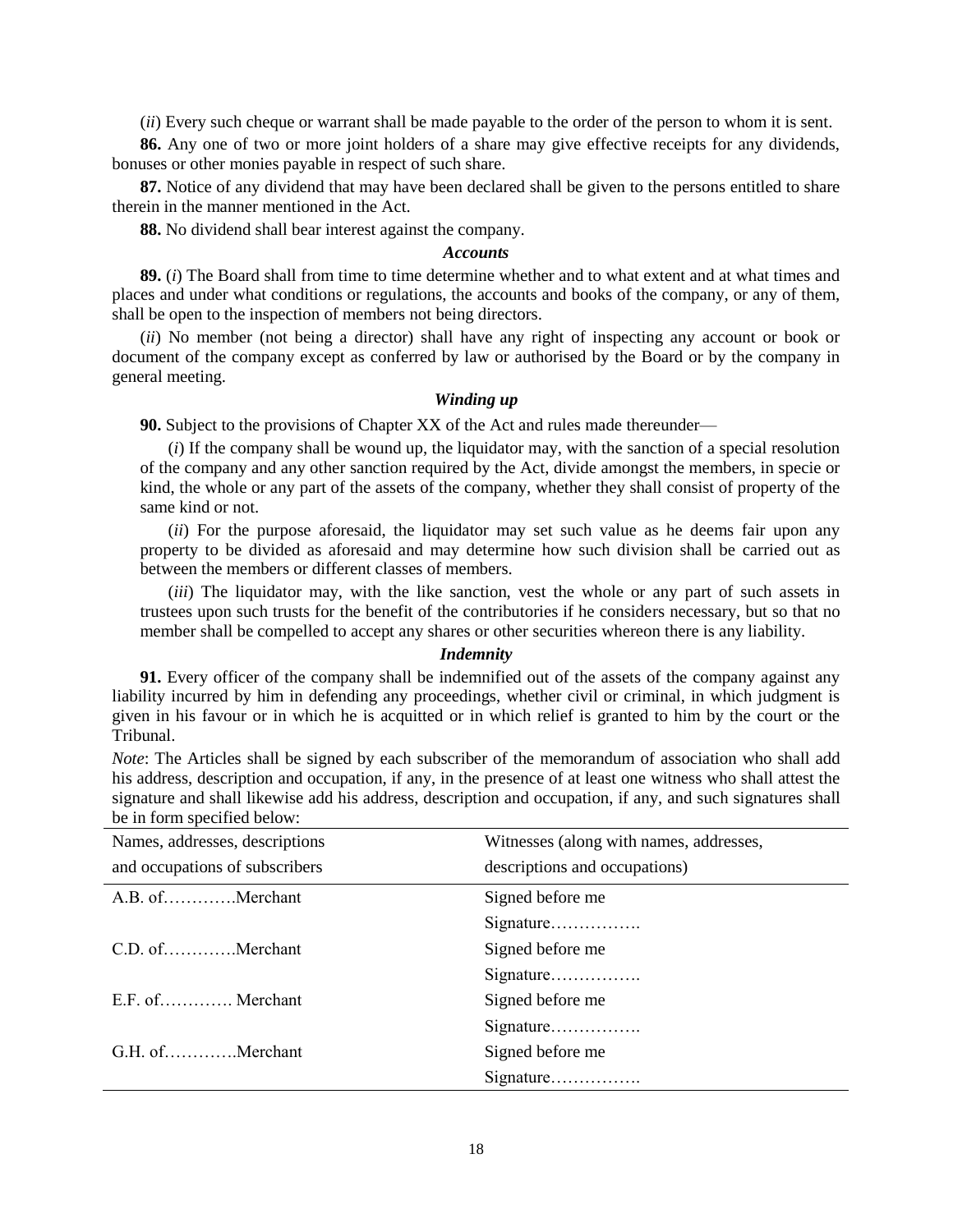Dated the……..day of ………20…… Place: ................................

# **TABLE – G**

# ARTICLES OF ASSOCIATION OF A COMPANY LIMITED BY GUARANTEE AND HAVING A SHARE CAPITAL

**1**. The number of members with which the company proposes to be registered is hundred, but the Board of Directors may, from time to time, register an increase of members.

**2.** All the articles of Table F in Schedule I annexed to the Companies Act, 2013 shall be deemed to be incorporated with these articles and to apply to the company.

# **TABLE - H**

# ARTICLES OF ASSOCIATION OF A COMPANY LIMITED BY GUARANTEE AND NOT HAVING SHARE CAPITAL

### *Interpretation*

**I.**  $(I)$  In these regulations—

(*a*) "the Act" means the Companies Act, 2013;

(*b*) "the seal" means the common seal of the company.

(*2*) Unless the context otherwise requires, words or expressions contained in these regulations shall have the same meaning as in the Act or any statutory modification thereof in force at the date at which these regulations become binding on the company.

# *Members*

**II. 1.** The number of members with which the company proposes to be registered is hundred, but the Board of Directors may, from time to time, whenever the company or the business of the company requires it, register an increase of members.

**2.** The subscribers to the memorandum and such other persons as the Board shall admit to membership shall be members of the company.

# *General meetings*

**3.** All general meetings other than annual general meeting shall be called extraordinary general meeting.

**4.** (*i*) The Board may, whenever it thinks fit, call an extraordinary general meeting.

(*ii*) If at any time directors capable of acting who are sufficient in number to form a quorum are not within India, any director or any two members of the company may call an extraordinary general meeting in the same manner, as nearly as possible, as that in which such a meeting may be called by the Board.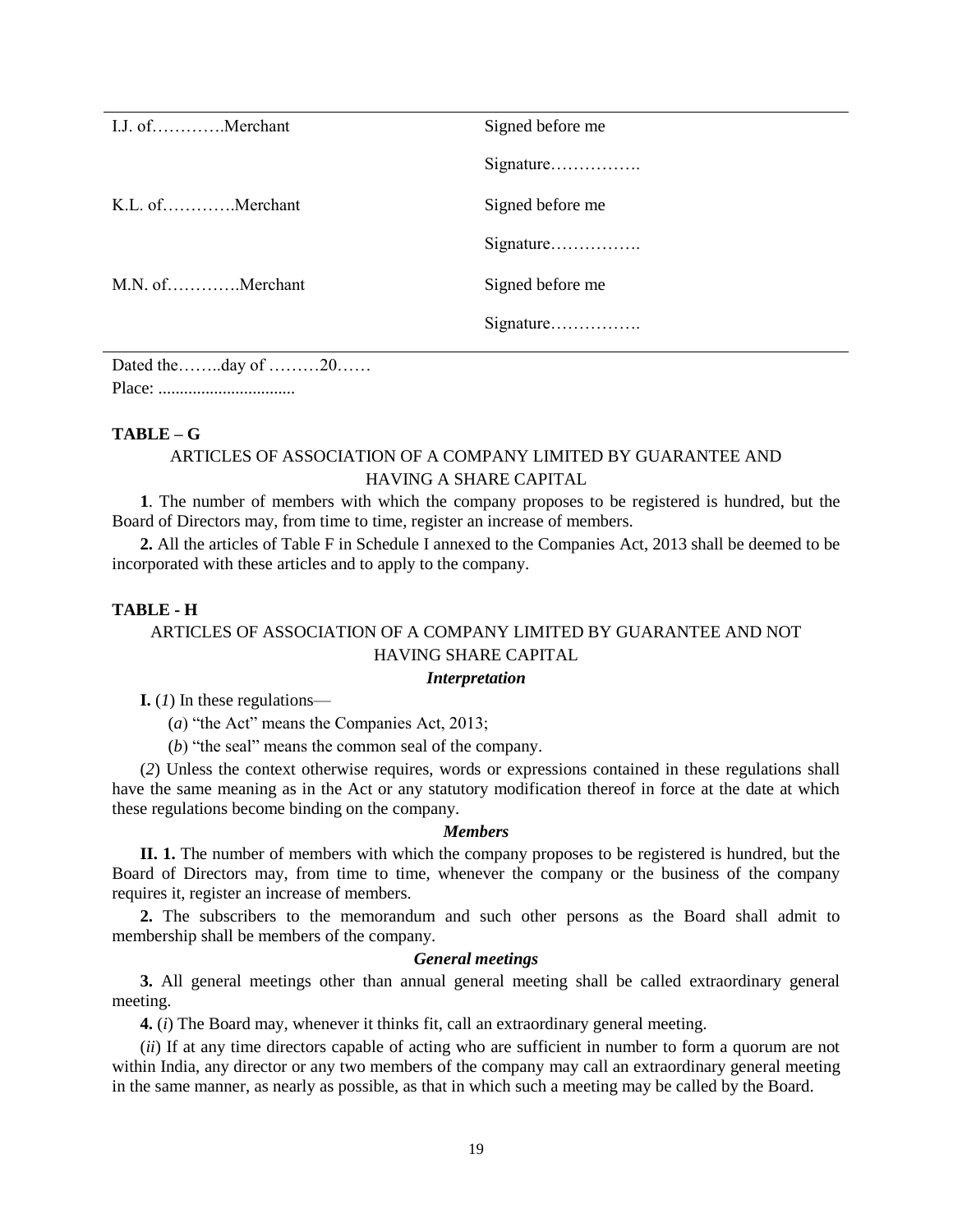### *Proceedings at general meetings*

**5.** (*i*) No business shall be transacted at any general meeting unless a quorum of members is present at the time when the meeting proceeds to business.

(*ii*) Save as otherwise provided herein, the quorum for the general meetings shall be as provided in section 103.

**6.** The Chairperson, if any, of the Board shall preside as Chairperson at every general meeting of the company.

**7.** If there is no such Chairperson, or if he is not present within fifteen minutes after the time appointed for holding the meeting, or is unwilling to act as Chairperson of the meeting, the directors present shall elect one of their members to be Chairperson of the meeting.

**8.** If at any meeting no director is willing to act as Chairperson or if no director is present within fifteen minutes after the time appointed for holding the meeting, the members present shall choose one of their members to be Chairperson of the meeting.

### *Adjournment of meeting*

**9.** (*i*) The Chairperson may, with the consent of any meeting at which a quorum is present, and shall, if so directed by the meeting, adjourn the meeting from time to time and from place to place.

(*ii*) No business shall be transacted at any adjourned meeting other than the business left unfinished at the meeting from which the adjournment took place.

(*iii*) When a meeting is adjourned for thirty days or more, notice of the adjourned meeting shall be given as in the case of an original meeting.

(*iv*) Save as aforesaid, and as provided in section 103 of the Act, it shall not be necessary to give any notice of an adjournment or of the business to be transacted at an adjourned meeting.

### *Voting rights*

**10.** Every member shall have one vote.

**11.** A member of unsound mind, or in respect of whom an order has been made by any Court having jurisdiction in lunacy, may vote, whether on a show of hands or on a poll, by his committee or other legal guardian, and any such committee or guardian may, on a poll, vote by proxy.

**12**. No member shall be entitled to vote at any general meeting unless all sums presently payable by him to the company have been paid.

**13.** (*i*) No objection shall be raised to the qualification of any voter except at the meeting or adjourned meeting at which the vote objected to is given or tendered, and every vote not disallowed at such meeting shall be valid for all purposes.

(*ii*) Any such objection made in due time shall be referred to the Chairperson of the meeting, whose decision shall be final and conclusive.

**14.** A vote given in accordance with the terms of an instrument of proxy shall be valid, notwithstanding the previous death or insanity of the principal or the revocation of the proxy or of the authority under which the proxy was executed, or the transfer of the shares in respect of which the proxy is given:

Provided that no intimation in writing of such death, insanity, revocation or transfer shall have been received by the company at its office before the commencement of the meeting or adjourned meeting at which the proxy is used.

**15.** A member may exercise his vote at a meeting by electronic means in accordance with section 108 and shall vote only once.

**16.** Any business other than that upon which a poll has been demanded may be proceeded with, pending the taking of the poll.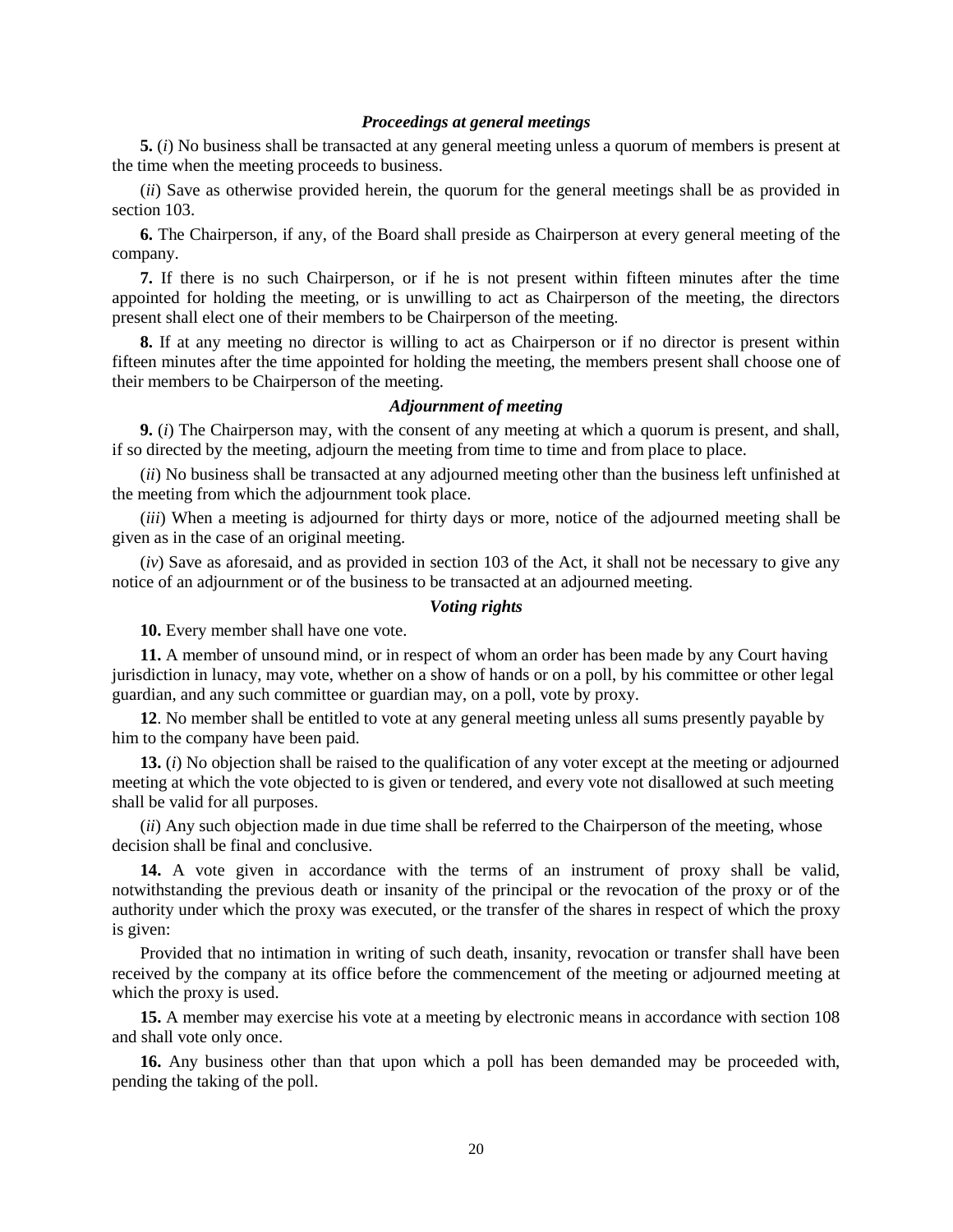### *Board of Directors*

**17.** The number of the directors and the names of the first directors shall be determined in writing by the subscribers of the memorandum or a majority of them.

**18.** (*i*) The remuneration of the directors shall, in so far as it consists of a monthly payment, be deemed to accrue from day-to-day.

(*ii*) In addition to the remuneration payable to them in pursuance of the Act, the directors may be paid all travelling, hotel and other expenses properly incurred by them—

(*a*) in attending and returning from meetings of the Board of Directors or any committee thereof or general meetings of the company; or

(*b*) in connection with the business of the company.

#### *Proceedings of the Board*

**19.** (*i*) The Board of Directors may meet for the conduct of business, adjourn and otherwise regulate its meetings, as it thinks fit.

(*ii*) A director may, and the manager or secretary on the requisition of a director shall, at any time, summon a meeting of the Board.

**20.** (*i*) Save as otherwise expressly provided in the Act, questions arising at any meeting of the Board shall be decided by a majority of votes.

(*ii*) In case of an equality of votes, the Chairperson of the Board, if any, shall have a second or casting vote.

**21.** The continuing directors may act notwithstanding any vacancy in the Board; but, if and so long as their number is reduced below the quorum fixed by the Act for a meeting of the Board, the continuing directors or director may act for the purpose of increasing the number of directors to that fixed for the quorum, or of summoning a general meeting of the company, but for no other purpose.

**22.** (*i*) The Board may elect a Chairperson of its meetings and determine the period for which he is to hold office.

(*ii*) If no such Chairperson is elected, or if at any meeting the Chairperson is not present within five minutes after the time appointed for holding the meeting, the directors present may choose one of their members to be Chairperson of the meeting.

**23.** (*i*) The Board may, subject to the provisions of the Act, delegate any of its powers to committees consisting of such member or members of its body as it thinks fit.

(*ii*) Any committee so formed shall, in the exercise of the powers so delegated, conform to any regulations that may be imposed on it by the Board.

**24.** (*i*) A committee may elect a Chairperson of its meetings.

(*ii*) If no such Chairperson is elected, or if at any meeting the Chairperson is not present within five minutes after the time appointed for holding the meeting, the members present may choose one of their members to be Chairperson of the meeting.

**25.** (*i*) A committee may meet and adjourn as it thinks proper.

(*ii*) Questions arising at any meeting of a committee shall be determined by a majority of votes of the members present, and in case of an equality of votes, the Chairman shall have a second or casting vote.

**26.** All acts done by any meeting of the Board or of a committee thereof or by any person acting as a director, shall, notwithstanding that it may be afterwards discovered that there was some defect in the appointment of any one or more of such directors or of any person acting as aforesaid, or that they or any of them were disqualified, be as valid as if every such director or such person had been duly appointed and was qualified to be a director.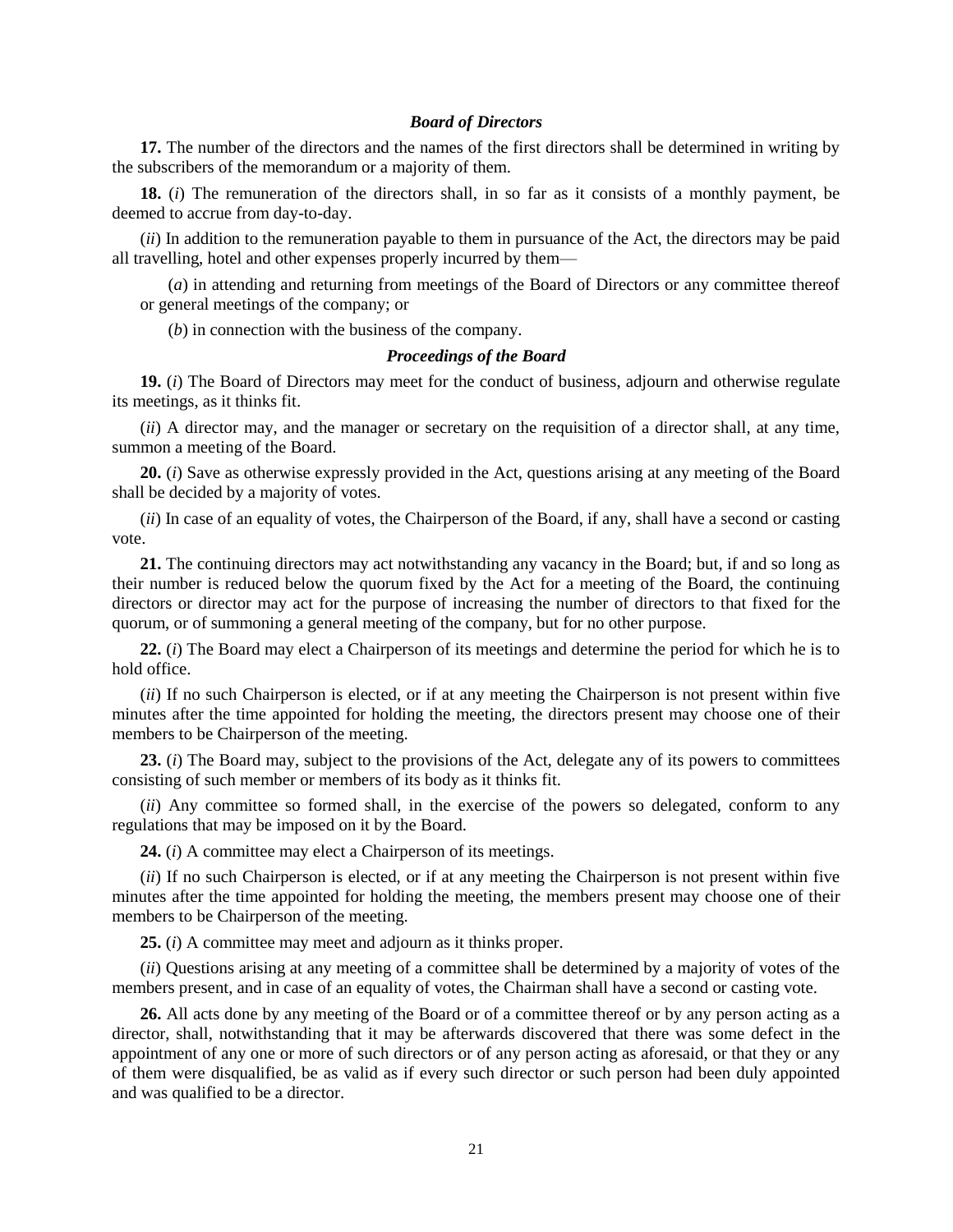**27.** Save as otherwise expressly provided in the Act, a resolution in writing, signed by all the members of the Board or of a committee thereof, for the time being entitled to receive notice of a meeting of the Board or committee, shall be as valid and effective as if it had been passed at a meeting of the Board or committee, duly convened and held.

# *Chief Executive Officer, Manager, Company Secretary or Chief Financial Officer*

**28.** Subject to the provisions of the Act,—

(*i*) A chief executive officer, manager, company secretary or chief financial officer may be appointed by the Board for such term, at such remuneration and upon such conditions as it thinks fit; and any chief executive officer, manager, company secretary or chief financial officer so appointed may be removed by means of a resolution of the Board.

(*ii*) A director may be appointed as chief executive officer, manager, company secretary or chief financial officer.

**29.** A provision of the Act or these regulations requiring or authorising a thing to be done by or to a director and chief executive officer, manager, company secretary or chief financial officer shall not be satisfied by its being done by or to the same person acting both as director and as, or in place of, chief executive officer, manager, company secretary or chief financial officer.

#### *The Seal*

**30.** (*i*) The Board shall provide for the safe custody of the seal.

(*ii*) The seal of the company shall not be affixed to any instrument except by the authority of a resolution of the Board or of a committee of the Board authorised by it in that behalf, and except in the presence of at least two directors and of the secretary or such other person as the Board may appoint for the purpose; and those two directors and the secretary or other person aforesaid shall sign every instrument to which the seal of the company is so affixed in their presence.

<sup>3</sup>[*Explanation*.—For the purposes of this sub-paragraph it is hereby clarified that on and from the commencement of the Companies (Amendment) Act, 2015 (21 of 2015), i.e. with effect from the 29th May, 2015, company may not be required to have the seal by virtue of registration under the Act and if a company does not have the seal, the provisions of this sub-paragraph shall not be applicable.]

*Note*: The Articles shall be signed by each subscriber of the memorandum of association who shall add his address, description and occupation, if any, in the presence of at least one witness who shall attest the signature and shall likewise add his address, description and occupation, if any, and such signatures shall be in form specified below:

| Names, addresses, descriptions | Witnesses (along with names, addresses, |
|--------------------------------|-----------------------------------------|
| and occupations of subscribers | descriptions and occupations)           |
| A.B. ofMerchant                | Signed before me                        |
|                                | Signature                               |
| C.D. ofMerchant                | Signed before me                        |
|                                | Signature                               |
| E.F. of Merchant               | Signed before me                        |
|                                | Signature                               |
| G.H. ofMerchant                | Signed before me                        |
|                                | Signature                               |
| I.J. ofMerchant                | Signed before me                        |
|                                | Signature                               |
| K.L. ofMerchant                | Signed before me                        |
|                                | Signature                               |

1. The *Explanation* ins. by Notification No. G.S.R. 362(E), dated 10<sup>th</sup> April 2018 (w.e.f. 10-4-2018).

 $\overline{a}$